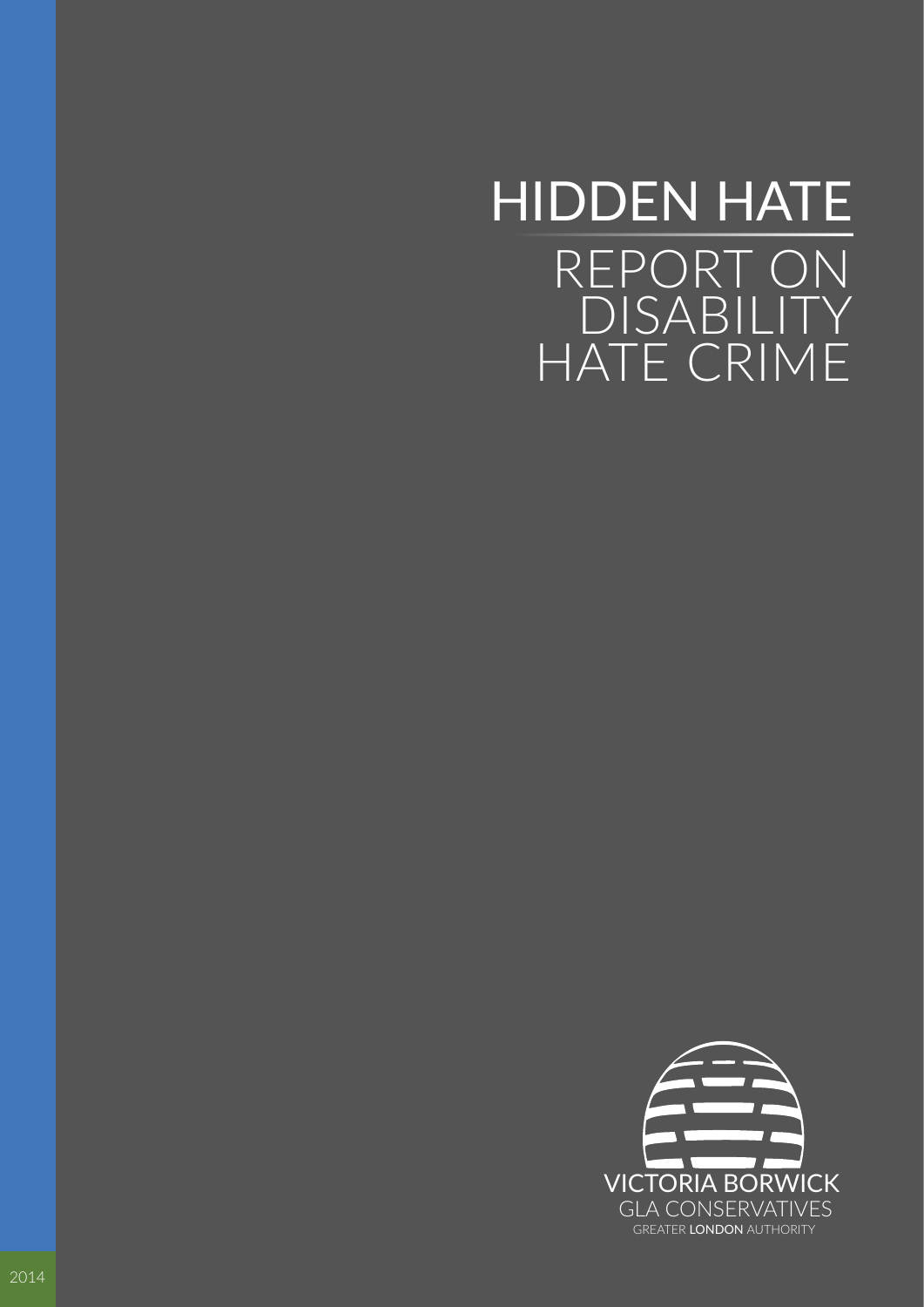# **CONTENTS**

| Introduction                                                                             | $\mathbf 1$    |
|------------------------------------------------------------------------------------------|----------------|
| Disability Hate Crime is under-reported                                                  | $\mathbf{2}$   |
| Disability Hate Crime Survey                                                             | 3              |
| London Borough's Safeguarding Referrals Data                                             | $\overline{4}$ |
| Why is Disability Hate Crime Under-Reported?                                             | 5              |
| 1. Failure of the Metropolitan Police to Record Disability Hate Crime                    | 5              |
| Case study - Rezina Ahmed                                                                | 6              |
| Pegasus System                                                                           | 8              |
| 2. Metropolitan Police Training on Disability Hate Crime                                 | 10             |
| 3. Lack of Awareness Within the Disabled Community to Recognise<br>Disability Hate Crime | 14             |
| Case Study - Parent Incident                                                             |                |
| 4. Perception of Disabled People in Society                                              | 17             |
| 5. The Judiciary                                                                         | 18             |
| 6. The Crown Prosecution Service                                                         | 19             |
| 7. Third Party Reporting Centres                                                         | 21             |
| Conclusion                                                                               | 24             |
| Recommendations:                                                                         | 25             |
| Feedback                                                                                 | 28             |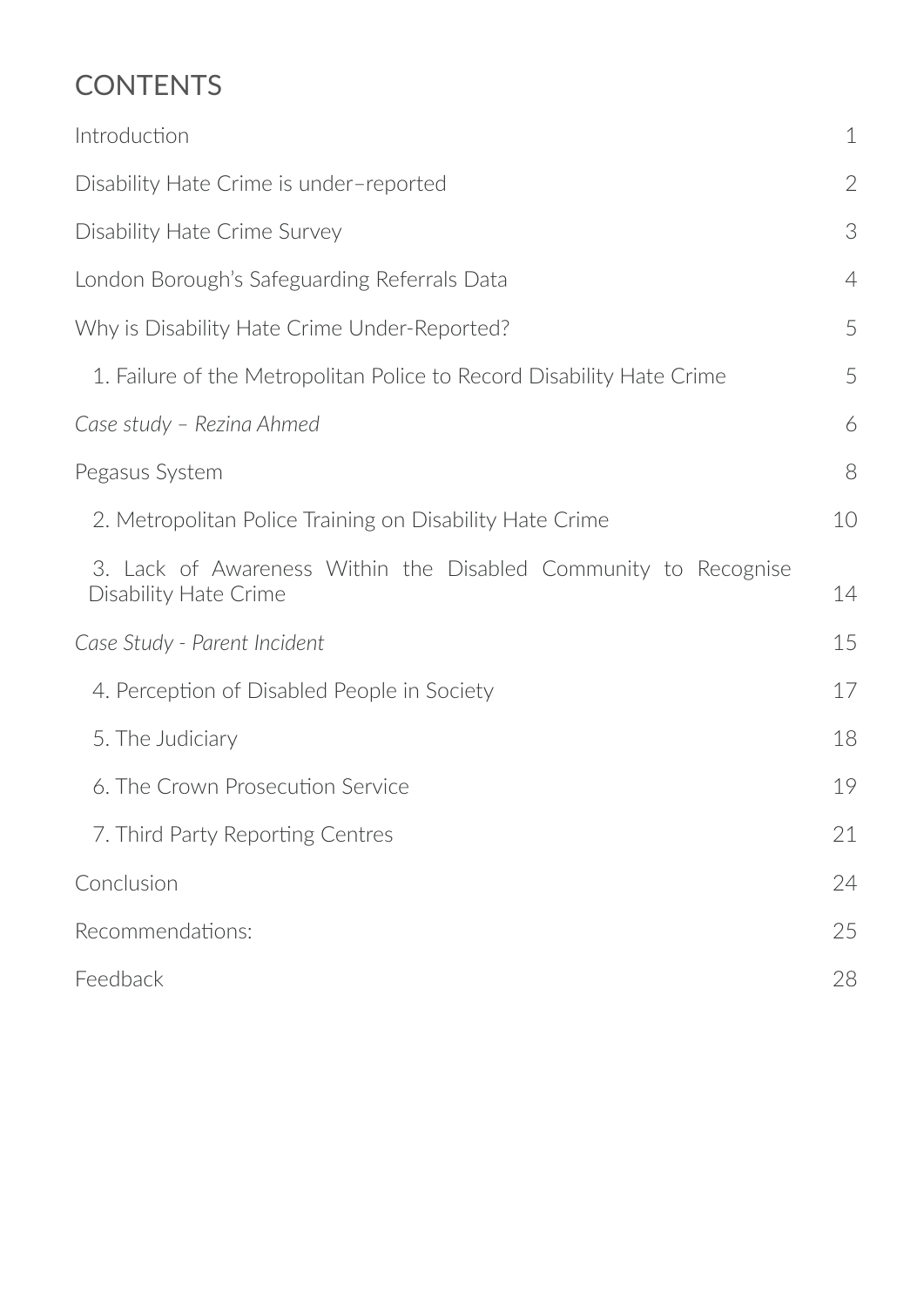### <span id="page-2-0"></span>INTRODUCTION

Disability Hate Crime is defined by the Crown Prosecution Service and the Association of Chief Police Officers as being, "any criminal offence which is perceived by the victim, or any other person, to be motivated by hostility or prejudice based on a person's disability or perceived disability"1.

Disability hate crime is more prevalent than the general public may realise. There have been horrific examples of murders of and attacks on disabled people in recent years.

- Recently, a young boy with autism, aged 16, was perceived by a group of boys to have looked at them "funny". They responded by attacking him and subsequently stabbed him in the neck, millimetres away from his jugular<sup>2</sup>.
- A 46-year-old disabled woman was verbally attacked and physically intimidated when she accidentally ran over a commuter's foot in her wheelchair<sup>3</sup>. The woman reportedly began swearing at her, despite the disabled woman immediately apologising<sup>4</sup>. Subsequently, as the disabled woman attempted to exit the area, a man reportedly grabbed her wheelchair and began to tilt it whilst swearing at her<sup>5</sup>. The disabled woman reported to being initially "too scared" to report the crime<sup>6</sup>.
- In June 2013, a disabled man was murdered with his throat slit in his house in Thamesmead<sup>7</sup>.
- This year in February, a disabled man, reportedly of a mental age of 9 was brutally stabbed to death on a bus in West London in what appeared to be an unprovoked attack<sup>8</sup>.
- Another example occurred this year with a blind, 80 year old man being attacked in on the Docklands Light Railway in what was described as an unprovoked attack<sup>9</sup>.

In addition, a survey of 1,014 disabled adults by the disability charity Scope, found that approximately one in four disabled people living in London had suffered hostile or threatening behaviour or had been physically assaulted since the 2012 Paralympic Games<sup>10</sup>.

These examples illustrate that disabled people are susceptible to the most damaging and dangerous aspects of physical and verbal abuse.

We launched a survey, completed by 131 London-based disabled people and their paid and parent carers. The aim of the survey was to capture disabled people's recent experiences in dealing with disability hate crime. The findings show that disabled people living in London experience abuse regularly. The results of our survey also suggest that the response of the Metropolitan Police to disability hate crime is currently inadequate.

In his Police and Crime Plan<sup>11</sup>, the Mayor recognised that the levels of all forms of hate crime are "too high" and that there is "significant under-reporting"<sup>12</sup>. Indeed, the draft Mayor's Office for Policing and Crime (MOPAC) Consultation on reducing hate crime in London notes that disability hate crimes is amongst the least reported strands of all hate crime<sup>13</sup>.

1. http://www.cps.gov.uk/publications/prosecution/disability\_hate\_crime\_leaflet.pdf

2.[http://www.standard.co.uk/news/crime/autistic-boy-slashed-in-neck-by-gang-of-youths-for-looking-at-someone-funny-sees-picture-of-injuries](http://www.standard.co.uk/news/crime/autistic-boy-slashed-in-neck-by-gang-of-youths-for-looking-at-someone-funny-sees-picture-of-injuries-go-viral-as-hunt-for-attacker-continues-9627673.html)[go-viral-as-hunt-for-attacker-continues-9627673.html](http://www.standard.co.uk/news/crime/autistic-boy-slashed-in-neck-by-gang-of-youths-for-looking-at-someone-funny-sees-picture-of-injuries-go-viral-as-hunt-for-attacker-continues-9627673.html)

<sup>3.</sup> [http://www.standard.co.uk/news/crime/disabled-woman-attacked-at-victoria-station-after-accidentally-running-over-commuters-foot-in-her](http://www.standard.co.uk/news/crime/disabled-woman-attacked-at-victoria-station-after-accidentally-running-over-commuters-foot-in-her-wheelchair-9619147.html)[wheelchair-9619147.html](http://www.standard.co.uk/news/crime/disabled-woman-attacked-at-victoria-station-after-accidentally-running-over-commuters-foot-in-her-wheelchair-9619147.html)

<sup>4.</sup> Ibid

<sup>5.</sup> Ibid

<sup>6.</sup> Ibid

<sup>7.</sup>[http://www.thisislocallondon.co.uk/news/10488082.Disabled\\_man\\_had\\_throat\\_slit\\_in\\_\\_brutal\\_attack\\_\\_in\\_Thamesmead\\_\\_Murder\\_probe\\_](http://www.thisislocallondon.co.uk/news/10488082.Disabled_man_had_throat_slit_in__brutal_attack__in_Thamesmead__Murder_probe_underway/) [underway/](http://www.thisislocallondon.co.uk/news/10488082.Disabled_man_had_throat_slit_in__brutal_attack__in_Thamesmead__Murder_probe_underway/)

<sup>8.</sup>[http://www.dailymail.co.uk/news/article-2555855/Defenceless-man-mental-age-nine-year-old-stabbed-death-gang-youths-no-apparent](http://www.dailymail.co.uk/news/article-2555855/Defenceless-man-mental-age-nine-year-old-stabbed-death-gang-youths-no-apparent-reason-got-bus.html)[reason-got-bus.html](http://www.dailymail.co.uk/news/article-2555855/Defenceless-man-mental-age-nine-year-old-stabbed-death-gang-youths-no-apparent-reason-got-bus.html)

<sup>9.</sup> http://www.thisislocallondon.co.uk/news/11225225.Blind\_80\_year\_old\_attacked\_on\_DLR\_after\_boarding\_at\_Woolwich\_Arsenal/

<sup>10.</sup><http://www.independent.co.uk/news/uk/crime/attacks-on-disabled-people-still-rife--one-year-on-from-paralympics-triumph-8788521.html>

<sup>11.</sup>[https://www.london.gov.uk/sites/default/files/PoliceCrimePlan%202013-16.pdf](https://www.london.gov.uk/sites/default/files/PoliceCrimePlan 2013-16.pdf)

<sup>12.</sup>[https://www.london.gov.uk/sites/default/files/270626%20Draft%20hate%20crime%20consultation%20paper%20final.pdf](https://www.london.gov.uk/sites/default/files/270626 Draft hate crime consultation paper final.pdf)

<sup>13.</sup>Along with Transgender crimes. See - [https://www.london.gov.uk/sites/default/files/270626%20Draft%20hate%20crime%20consultation%20](https://www.london.gov.uk/sites/default/files/270626 Draft hate crime consultation paper final.pdf) [paper%20final.pdf](https://www.london.gov.uk/sites/default/files/270626 Draft hate crime consultation paper final.pdf)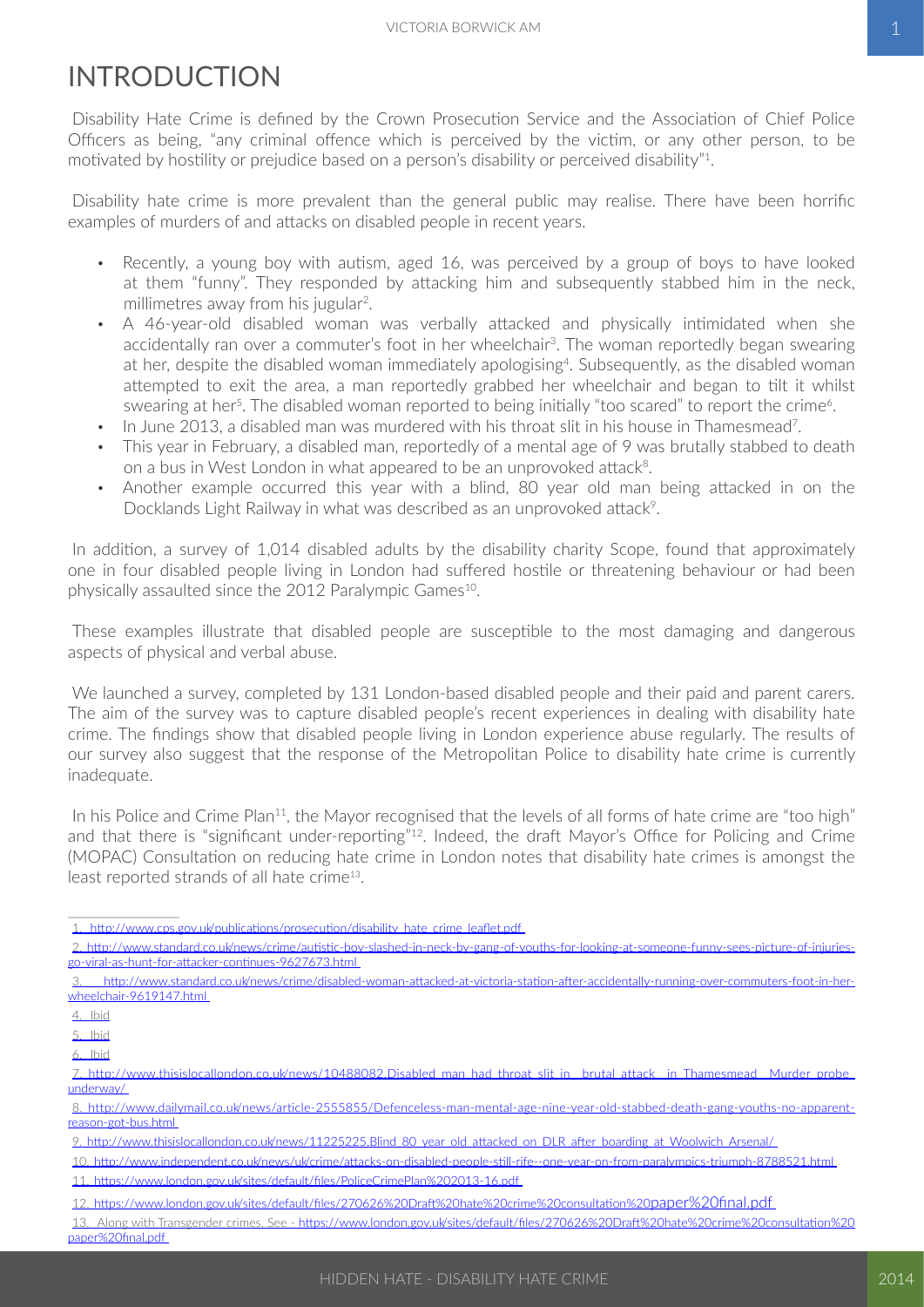<span id="page-3-0"></span>This report will highlight the experiences of disabled people regarding disability hate crime and their subsequent experiences with the Metropolitan Police. The report will then examine the reasons why disability hate crime is under-reported.

For example, our research suggests that, all too often, the Metropolitan Police are not recording crimes against disabled people as hate crimes appropriately. This may be explained by their apparent insufficient training on the issue. The lack of appropriate training on the issue results in inadequate policing for disabled people when they submit a report. Therefore, this contributes to disabled people being put off reporting their claim to the police.

This report will also highlight the issue, illustrated to us by various anti-disability hate crime practitioners, that disabled people's parents, carers and disabled people themselves are all too often not recognising hate crime when it happens to them. This is partly down to a general lack of awareness regarding what a hate crime is. This report will also highlight that this is also partly down to disabled people believing that the mistreatment they receive is normal. This is exacerbated by the general perception of disabled people within society.

We commend MOPAC for undertaking a full consultation into how the Metropolitan Police tackles hate crime and this is our submission into the consultation, specifically regarding how the Metropolitan Police tackles disability hate crime.

### DISABILITY HATE CRIME IS UNDER–REPORTED

Disability hate crime is currently under-reported.

The Crime Survey for England and Wales' (CSEW) data illustrates a significant discrepancy between the police's figures regarding disability hate crime and their own estimates<sup>14</sup>. For example, the CSEW aggregate figures for the period 2011-2013 estimated that approximately 62,000 disabled people were victims of disability "motivated"<sup>15</sup> hate crimes on average in each of those years<sup>16</sup>. However, in 2013, the police nationally recorded 1,841 hate crimes against disabled people<sup>17</sup>. It is also important to note that the CSEW stated that approximately 0.5% of adults will be a victim of hate crime each year18.

Specifically regarding London, disabled people make up a sizeable portion of London's population. For example, the pan-London disability organisation, Inclusion London, estimates that there are 1.4 million disabled Londoners<sup>19</sup>. That is approximately 17% of the population of London<sup>20</sup>.

At the recent MOPAC Challenge event in February 2014, Ruth Bashall, the Director of the disabled people's organisation, Stay Safe East, stated that in her calculations on the basis of the CSEW, "roughly 7,000 disabled people are victims of hate crime each year" in London<sup>21</sup>. However, according to our data, the Metropolitan Police recorded only 183 victims of disability hate crime in 2010<sup>22</sup>. The data also revealed that in 2013, there were 100 recorded disability hate crimes in London<sup>23</sup>. This is significant because in that period of time, the figure had nearly halved from what was according to Ms. Bashall, "a very low base in the first place"<sup>24</sup>.

It is encouraging to note that, in MOPAC's draft consultation on hate crime, the number of recorded

<sup>14.</sup>[https://www.gov.uk/government/uploads/system/uploads/attachment\\_data/file/266358/hate-crime-2013.pdf](https://www.gov.uk/government/uploads/system/uploads/attachment_data/file/266358/hate-crime-2013.pdf)

<sup>15.</sup> Ibid

<sup>16.</sup> Ibid

<sup>17.</sup> Ibid

<sup>18.</sup> Ibid

<sup>19.</sup>[http://www.london.gov.uk/sites/default/files/Inclusion%20London.pdf](http://www.london.gov.uk/sites/default/files/Inclusion London.pdf)

<sup>20.</sup> Ibid

<sup>21.</sup>[https://www.london.gov.uk/sites/default/files/14-02-13%20%20MOPAC%20Challenge%20-%20%20Hate%20Crime%20TRANSCRIPT.pdf](https://www.london.gov.uk/sites/default/files/14-02-13  MOPAC Challenge -  Hate Crime TRANSCRIPT.pdf)

<sup>22.</sup> Metropolitan Police FOI Request Data, December 2013

<sup>23.</sup> Ibid

<sup>24.</sup> Interview with Ruth Bashall, Director of Stay Safe East, August 2014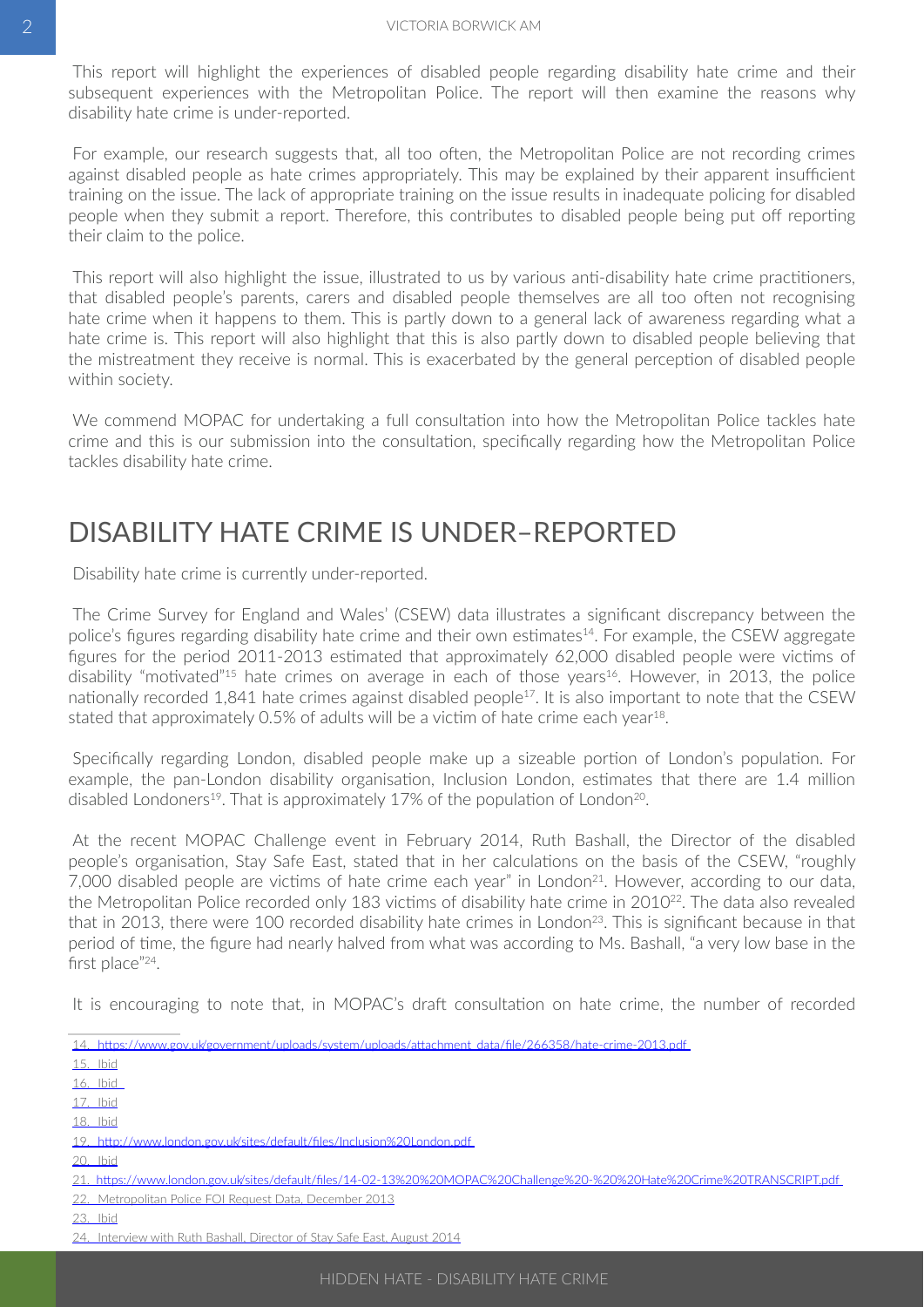<span id="page-4-0"></span>offences for disability hate crime, in the rolling year to May 2014, increased by 13% from 107 to 12125. However, this seemingly low figure strongly implies that disability hate crime is under-reported.

Indeed, at the MOPAC Challenge, Ms. Bashall cited the calculations of the Metropolitan Police's lead on disability hate crime for Waltham Forest, Inspector Carl Curran, who identified a total of 465 disabled people who had been victims of crime in a six month period. Mr. Curran and Ms. Bashall compared that calculation with the Metropolitan Police's data and found that in the same recorded period, they had recorded "six or seven hate crimes"26.

As part of our research into this issue, we interviewed a prominent anti-disability hate crime campaigner, Anne Novis MBE, who works with and advises the Metropolitan Police on their Hate Crime Diamond Group, which focuses on tackling hate crime in London<sup>27</sup>. Ms. Novis assisted the Metropolitan Police in developing their action plan and hate crime strategy. Ms. Novis' reaction to the Metropolitan Police statistics on disability hate crime in London was to explicitly state that they do not reflect what is happening in London. The situation according to Ms. Novis is "far far worse"<sup>28</sup>.

In fact, Commander, Mak Chishty, who is the Metropolitan Police's lead on hate crime, acknowledged that all forms of hate crime are currently under-reported:

"I do think that hate crime of all types is vastly under-reported…If you look at the figures and I've got these here on a national basis, you've got about 278,000 hate crimes which we believe occur every year of which 110 are reported to the police or reported to agencies of which only 41, 200 are actually recorded. So I get why hate crimes is vastly under-reported."<sup>29</sup>

The issue of the under-reporting of disability hate crime was highlighted in Her Majesty's Inspectorate of Constabulary (HMIC) Joint Inspectorate review in 2013, titled "Living in a different world, Joint Review of Disability Hate Crime"30, which reviewed the police's response to disability hate crime in England and Wales. The review stated:

"The under-reporting of disability hate crime remains a significant concern and needs to be addressed… further steps need to be taken to improve the confidence of disabled people to report matters to the police."31

### DISABILITY HATE CRIME SURVEY

We decided to capture the experiences of disabled people in dealing with abuse in order to obtain a clearer picture of the scale of hate crimes committed against disabled people in London<sup>32</sup>.

The responses to our survey<sup>33</sup> were conclusive and served to highlight the key issues faced by disabled people regarding the abuse they receive from some members of the public along with their experiences in dealing with the Metropolitan Police<sup>34</sup>.

For example, our survey found that 85% of respondents had encountered some form of verbal, physical, or

25.[https://www.london.gov.uk/sites/default/files/270626%20Draft%20hate%20crime%20consultation%20paper%20final.pdf](https://www.london.gov.uk/sites/default/files/270626 Draft hate crime consultation paper final.pdf)

27. Interview with Anne Novis MBE, May 2014

30. http://www.hmic.gov.uk/media/a-joint-review-of-disability-hate-crime-living-in-a-different-world-20130321.pdf

<sup>26.</sup>[https://www.london.gov.uk/sites/default/files/14-02-13%20%20MOPAC%20Challenge%20-%20%20Hate%20Crime%20TRANSCRIPT.pdf](https://www.london.gov.uk/sites/default/files/14-02-13  MOPAC Challenge -  Hate Crime TRANSCRIPT.pdf)

<sup>28.</sup> lbid

<sup>29.</sup>[https://www.london.gov.uk/sites/default/files/14-02-13%20%20MOPAC%20Challenge%20-%20%20Hate%20Crime%20TRANSCRIPT.pdf](https://www.london.gov.uk/sites/default/files/14-02-13  MOPAC Challenge -  Hate Crime TRANSCRIPT.pdf)

<sup>31.</sup> **Ibid** 

<sup>32.</sup> We carried out a survey in two forms, completed by 131 disabled people living in London. The online version of our survey was circulated in conjunction with the Disability Hate Crime Network, disability organisation, Waltham Forest based disability organisation, Stay Safe East and the Kensington and Chelsea based disability organisation, Full of Life.

<sup>33.</sup> An easy-read version of our survey was also produced in conjunction with Mencap to be sent to various disability organisations based in London to give people with a learning disability an opportunity to share their experiences in dealing with hate crime. We received responses to our survey from London-based disabled people, including numerous respondents from Barnet and Brent Mencap.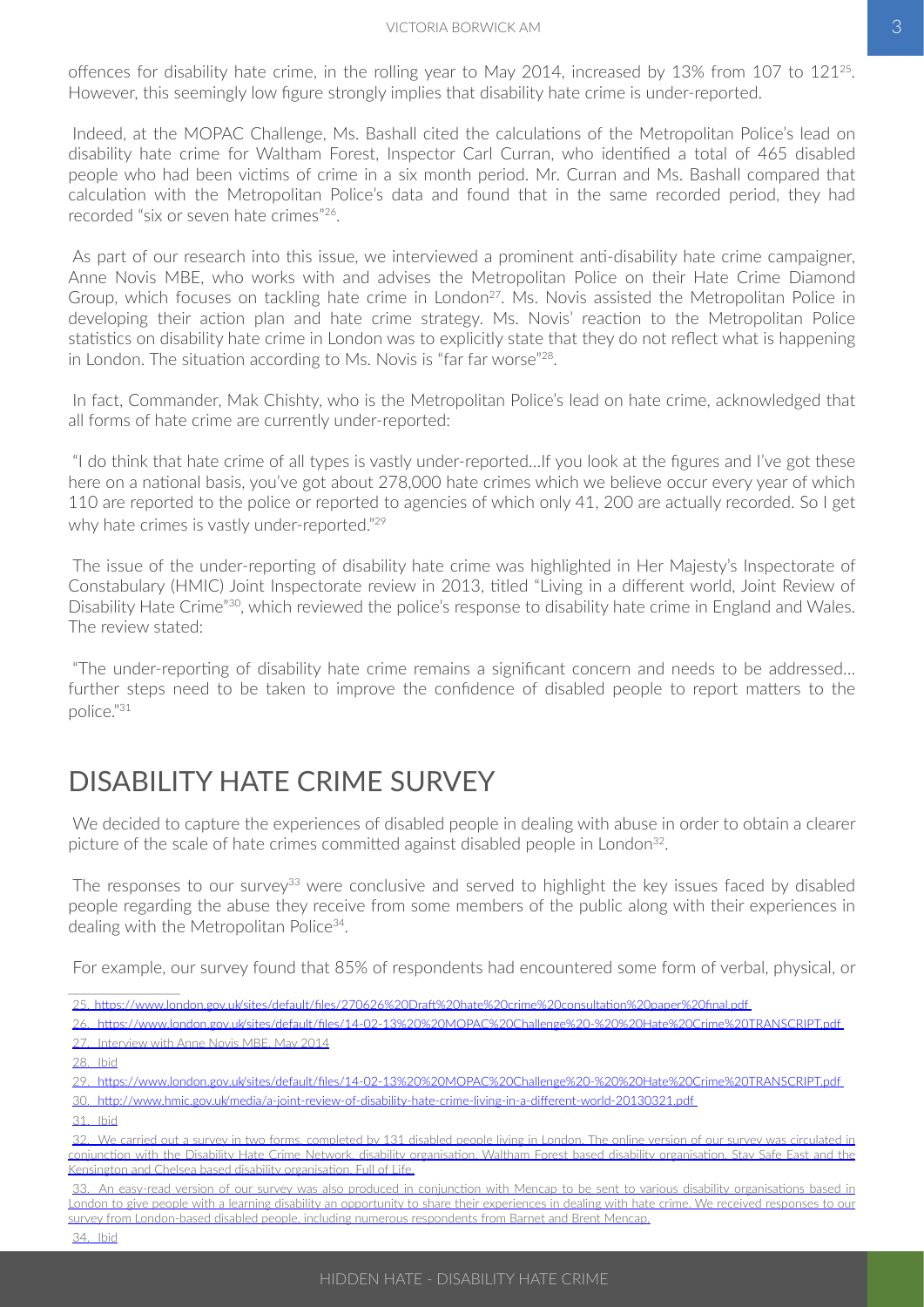<span id="page-5-0"></span>financial abuse and property damage harassment over the past four years<sup>35</sup>.

Out of those respondents, 66% stated that the abuse had occurred on more than one occasion<sup>36</sup>.

Our survey also found that 59% of those who had experienced abuse did not report their incident to the Metropolitan Police<sup>37</sup>.

Out of the respondents who did report their incident to the police, we found that 56% were dissatisfied with how the Metropolitan Police had handled a previous report<sup>38</sup>.

Therefore, the aforementioned statistical and anecdotal evidence would suggest that disability hate crime is currently under-reported and that the response to it is currently ineffective.

#### LONDON BOROUGH'S SAFEGUARDING REFERRALS DATA

We submitted a series of Freedom of Information Requests to all 32 London Borough Councils, requesting information from their Adult Safeguarding teams regarding the number of referrals they received for the period 2012-2013 relating to disabled people. These referrals specifically relate to cases of abuse reported by disabled persons or their carers on their behalves.

The definition of a safeguarding referral is explained by the Health and Social Care Information Centre in their "Abuse of Vulnerable Adults in England 2012-13, Final Report"<sup>39</sup> (AVA):

*"The key safeguarding activities discussed within the return are alerts and referrals. An alert is the first contact between a person concerned about alleged abuse and the council safeguarding team. Following receipt of a concern, an evaluation is made to determine the risk of harm. Where significant risk is present, the concern is said to meet the safeguarding threshold and this triggers a full safeguarding investigation. For the purpose of the AVA return, this trigger and subsequent investigation are known as a referral."*<sup>40</sup>

The strands of abuse included in the criteria for a safeguarding alert and referral are as follows:

- Physical
- Sexual
- Psychological/Emotional
- Financial
- Neglect
- Discriminatory
- Institutional

21 London Councils provided adequate responses to our information requests<sup>41</sup>. Out of those 21 councils, during the 2012-13 period, a total of 9031 abuse cases met the safeguarding threshold and thus triggered a full safeguarding investigation for disabled people<sup>42</sup>. These recorded referrals included disabled people with physical and learning disabilities and those with sensory impaired conditions<sup>43</sup>. Not all of these cases of

38.    Ibid

43.    Ibid

<sup>35.</sup> lbid

<sup>36.</sup> **Ibid** 

<sup>37.</sup> **Ibid** 

<sup>39.</sup><http://www.hscic.gov.uk/catalogue/PUB13499/abus-vuln-adul-eng-12-13-fin-rep.pdf>

<sup>40.</sup> Ibid

<sup>41.</sup> London Councils FOI Response, May – August 2014

<sup>42.</sup> Hammersmith and Fulham Council notified HSIC that they were unable to identify which concerns had progressed through safeguarding on the local system and therefore all contacts were recorded as referrals in the AVA return. The referral numbers for Hammersmith and Fulham are overstated. This accounted for 345 referrals. P 70, Table B5: Councils who have overstated their referrals – Hammersmith and Fulham. See - [http://](http://www.hscic.gov.uk/catalogue/PUB13499/abus-vuln-adul-eng-12-13-fin-rep.pdf) [www.hscic.gov.uk/catalogue/PUB13499/abus-vuln-adul-eng-12-13-fin-rep.pdf](http://www.hscic.gov.uk/catalogue/PUB13499/abus-vuln-adul-eng-12-13-fin-rep.pdf)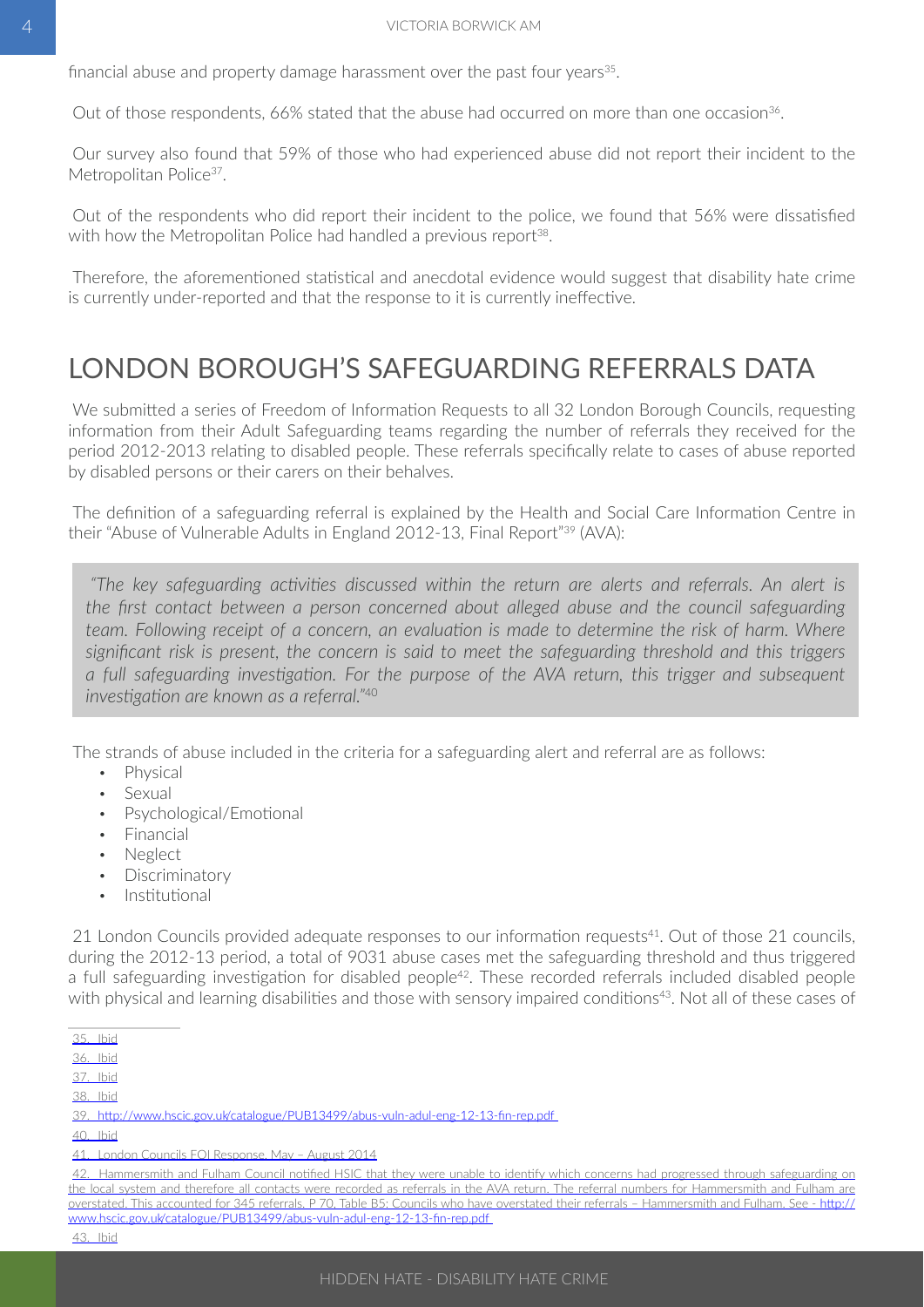<span id="page-6-0"></span>abuse against disabled people constitute hate crimes committed against them. However, they illustrate the scale of abuse disabled people experienced during the period 2012-2013 across London.

This data further highlights the discrepancy between the number of serious cases of abuse being reported by disabled people to their local councils and the Metropolitan Police's data on disability hate crime, which states that during 2013, only 100 disability hate crimes were recorded<sup>44</sup>.

### WHY IS DISABILITY HATE CRIME UNDER-REPORTED?

#### 1. FAILURE OF THE METROPOLITAN POLICE TO RECORD DISABILITY HATE CRIME

To increase reporting of disability hate crime, it is important to understand why it is currently under-reported.

The HMIC Joint Inspectorate review in 2013, titled "Living in a different world, Joint Review of Disability Hate Crime", reviewed the police's response to disability hate crime in England and Wales<sup>45</sup>. The review stated that disabled people told inspectors that police officers and control-room operators had become "too sensitive about causing offence", and, as a result, they were reluctant to ask victims if they were disabled<sup>46</sup>.

Steve Ashley, programme director to HMIC said, "There's a lack of willingness by police officers and police staff in control rooms to ask the right of questions to establish whether it's a crime, whether its anti-social behaviour and what effect disability is having on that person in terms of the effect on the crime".<sup>47</sup>

"It's not as easy as identifying a religiously-motivated attack or a racially-motivated attack. Police officers don't like to say to people 'Are you disabled?'"48.

This testimony is revealing because if the police are not identifying whether a victim is disabled, or whether they believe they were targeted because of their disability, the chances of the crime being appropriately flagged as a disability hate crime falls at the first hurdle.

The findings from the Joint Inspectorate Review were echoed by Ms. Bashall from Stay Safe East at the recent MOPAC Challenge event on hate crime in February 2014<sup>49</sup>. Ms. Bashall added that the Metropolitan Police currently produces data on crime by age, race and gender<sup>50</sup>. However, there is no data available online on disability hate crime because police officers are not asking the "relevant questions" to disabled victims of crime regarding whether they are disabled as well as whether they believe they were targeted because of their disability $51$ .

Ms. Bashall also stated that, in her extensive experience, many reports of disability hate crime received by the Metropolitan Police are all too often incorrectly flagged as no crime<sup>52</sup>, anti-social behaviour incidents, or they are hidden in reports of crimes where the victim is flagged as a vulnerable adult<sup>53</sup>. Indeed, in her experience at Stay Safe East, Ms. Bashall stated that they found that "when some reports are elevated to sergeant level, the officer would say, 'That's not hate crime and the investigation stopped dead there."<sup>54</sup> This testimony was reflected by numerous respondents to our survey who stated that the reason they chose not to report a crime to the Metropolitan Police is because they believed that they would not be

44. Metropolitan Police FOI Request Data, December 2013

45.<http://www.hmic.gov.uk/media/a-joint-review-of-disability-hate-crime-living-in-a-different-world-20130321.pdf>

46.    Ibid

47.<http://www.bbc.co.uk/news/uk-21865264>

48. **Ibid** 

50.    Ibid

51.    Ibid

52. **Ibid** 

54.    Ibid

<sup>49.</sup>[https://www.london.gov.uk/sites/default/files/14-02-13%20%20MOPAC%20Challenge%20-%20%20Hate%20Crime%20TRANSCRIPT.pdf](https://www.london.gov.uk/sites/default/files/14-02-13  MOPAC Challenge -  Hate Crime TRANSCRIPT.pdf)

<sup>53.</sup> Interview with Ruth Bashall, Director of Stay Safe Fast, August 2014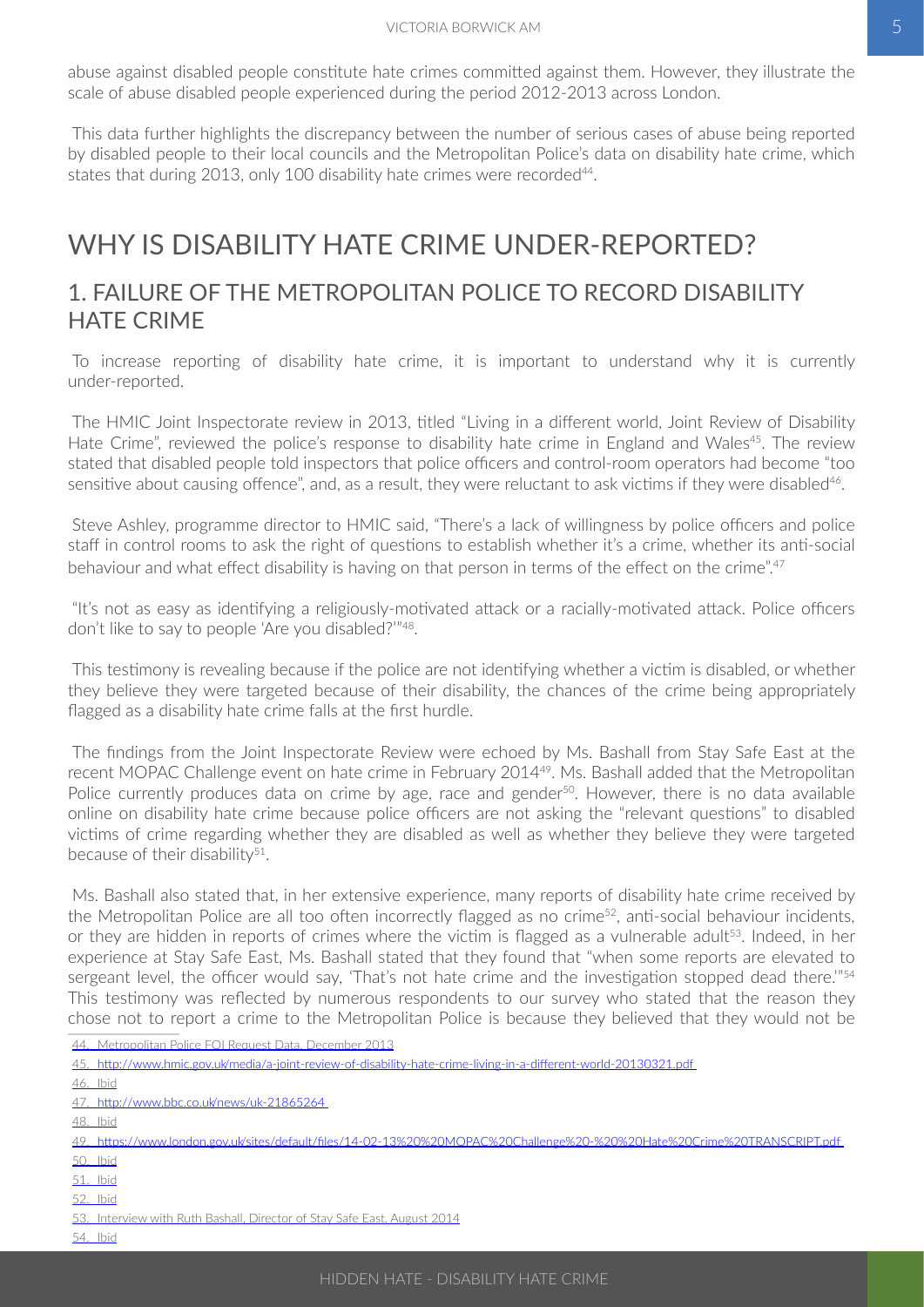<span id="page-7-0"></span>Therefore, if the Metropolitan Police are consistently recording reports of crimes committed against disabled people as "no crimes", this does not breed confidence for disabled people to come forward and report crimes committed against them and increases the perception held by disabled people that their report will not be taken seriously. It would appear that a shift in approach is needed to tackle the perception that disability hate crime is not high on the Metropolitan Police's agenda.

The issue of the Metropolitan Police's approach in dealing with disability hate crime was illustrated by Ms. Novis<sup>56</sup>. According to Ms. Novis, the Metropolitan Police does not internally or externally promote the reporting of disability hate crime<sup>57</sup>. Ms. Novis echoed the sentiments of Ms. Bashall stating that, in her experience, all too often cases which could and should have been recorded as a disability hate crime were, in fact, recorded as different strands of crime, such as Anti-Social Behaviour incidents<sup>58</sup>. Ms. Novis added that in her extensive experience, "If a disabled person has his car stolen after a long period of harassment, it will only be recorded as vehicle theft and not a hate crime."<sup>59</sup>

We were referred to the case of one woman Ms. Novis has been assisting in her claim, Ms. Rezina Ahmed, who described her experiences in dealing with the Metropolitan Police regarding a case of continuous harassment committed against her<sup>60</sup>.

### CASE STUDY – REZINA AHMED

Ms. Ahmed, who has a speech impediment in the form of a stammer, was continually harassed by a former gang member who was rehoused as her next door neighbour<sup>61</sup>. The individual persistently created a lot of noise from his house and Ms. Ahmed decided to complain<sup>62</sup>. The individual took exception to Ms. Ahmed's complaint and proceeded to harass her, persistently imitating her stammer in the process<sup>63</sup>. The situation reached a pivotal point when according to Ms. Ahmed, the man threatened to kill her<sup>64</sup>.

Ms. Ahmed decided at that point, to report the incident to the Metropolitan Police. Ms. Ahmed noted that she immediately got the impression that the police were not taking her report seriously because of her stammer<sup>65</sup>.

After making the report, Ms. Ahmed was informed by a Metropolitan Police officer that the way she had been speaking to them raised questions about the state of her mental health, effectively discrediting her evidence<sup>66</sup>.

It was only when Ms. Ahmed consulted Ms. Novis, who contacted the police directly on this issue, that they changed their assessment of her mental health based on her speech<sup>67</sup>. However, Ms. Ahmed noted that, despite the change in approach from the Metropolitan Police, they have still not recorded this incident as a hate crime, in spite of the fact that the individual continuously imitated her impairment whilst threatening to kill her<sup>68</sup>. Ms. Ahmed gave her account of the incident:

- 63.    Ibid
- 64.    Ibid
- 65.    Ibid
- 66.    Ibid 67.    Ibid
- 68.    Ibid

<sup>55.</sup> GLA Disability Hate Crime Survey, May – August 2014

<sup>56.</sup> Interview with Anne Novis MBE, May 2014

<sup>57.</sup> Ibid

<sup>58.</sup> Ibid

<sup>59.</sup> Interview with Anne Novis MBE, May 2014

<sup>60.</sup> Interview with Rezina Ahmed, June 2014

<sup>61.</sup> Ibid

<sup>62.</sup> Ibid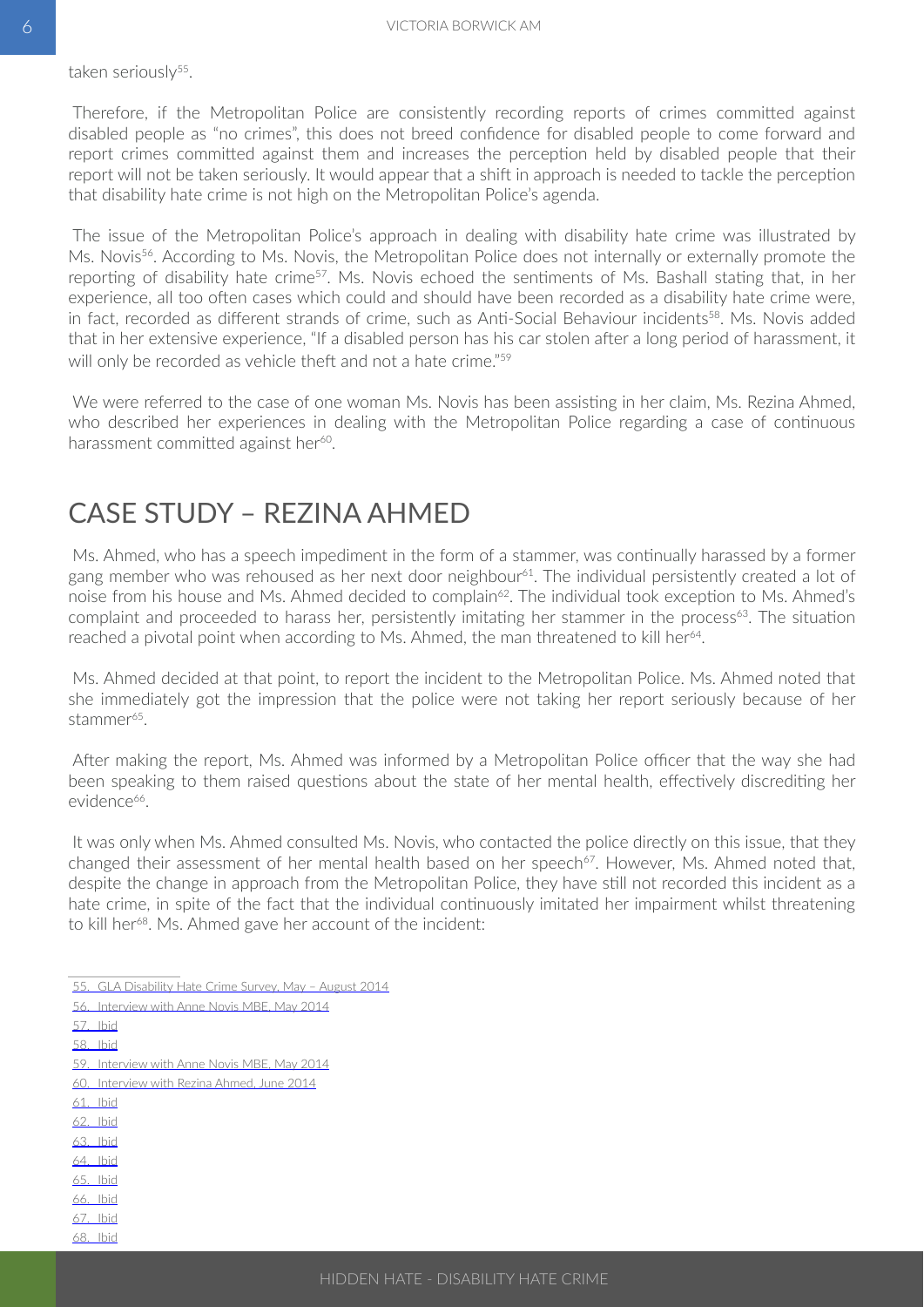"The police raised questions about my sanity and credibility because of my stammer. They questioned what I was reporting and because of my stammer, they questioned if I have other problems like mental health issues. These questions would not have been raised if I was a fluent person.

When I reported the hate crime they did not treat it as Hate Crime because they decided my disability is not a disability. It is wrong for the police to decide whether it is a disability or not. They are not experts; they should have consulted a specialist/expert from the British Stammering Association or a legal DDA advisor... they should have asked me (the victim) for verification. I hope they will do that in the future. They need awareness training."69

Since making this complaint, the Metropolitan Police informed Ms. Ahmed that they will not take any further action until she has moved from her house, citing that if any action is taken against the perpetrator, it may pose a safety risk as he knows where she lives<sup>70</sup>. Ms. Ahmed is currently in the process of moving from her residence.

Since the complaint was filed, Ms. Ahmed informed us that the Metropolitan Police have pledged to use her case study in their training package for all frontline officers. Whilst we welcome this development, Ms. Ahmed's testimony reveals the lack of understanding shown by the Metropolitan Police in dealing with her claim71. Ms. Ahmed was continuously harassed by an individual and specifically targeted because of her speech impediment and yet the response she received from the police was to question the state of her mental health on account of her impairment. This example showcases the damage that can be inflicted on an individual's confidence in the police when a reckless approach is taken in addressing their report.

Ms. Ahmed's testimony was echoed by numerous respondents to our survey, serving to display the damaging effect inadequate policing can have on disabled people's confidence to report a crime committed against them. For example, one respondent gave an account to us not too dissimilar to Ms. Ahmed's, detailing the response she received when reporting an individual who had repeatedly harassed her:

"I was a victim of harassment and the police disbelieved me regularly after and it made it seem pointless in reporting anything".72

However, it is also important to recognise that the Metropolitan Police receive false reports relating to crime and therefore this can often lead to a culture of scepticism.

These testimonies are cause for concern as the failure to record disability hate crime appropriately, followed by the lack of a robust response from the police can result in severe consequences. This is because if a crime is not appropriately dealt with initially, the chances of the victim being repeatedly victimised increase significantly. According to a report by the disability organisation, Inclusion London, 20% of repeat victims of anti-social behaviour are disabled people73.

For example, the infamous case of Fiona Pilkington and her disabled daughter, Frankie Hardwick, highlights the tragic consequences that can occur when a series of low-level crimes are ignored. Fiona Pilkington's house was persistently attacked by youths<sup>74</sup>. Her daughter, Francecca Hardwick, was repeatedly ridiculed for her condition<sup>75</sup>.

Fiona Pilkington reportedly appealed more than 30 times to the police for help<sup>76</sup>. Eventually, Mrs. Pilkington took the decision to drive herself and her daughter to a layby near her home in Barwell77. She then set

- 76.    Ibid
- 77.    Ibid

<sup>69.</sup> Ibid

<sup>70.</sup> Interview with Rezina Ahmed, June 2014

<sup>71.</sup> Ibid

<sup>72.</sup> Ibid

<sup>73.</sup>[http://www.london.gov.uk/sites/default/files/Inclusion%20London.pdf](http://www.london.gov.uk/sites/default/files/Inclusion London.pdf)

<sup>74.</sup><http://www.theguardian.com/uk/2011/may/24/fiona-pilkington-police-misconduct-proceedings>

<sup>75.</sup> Ibid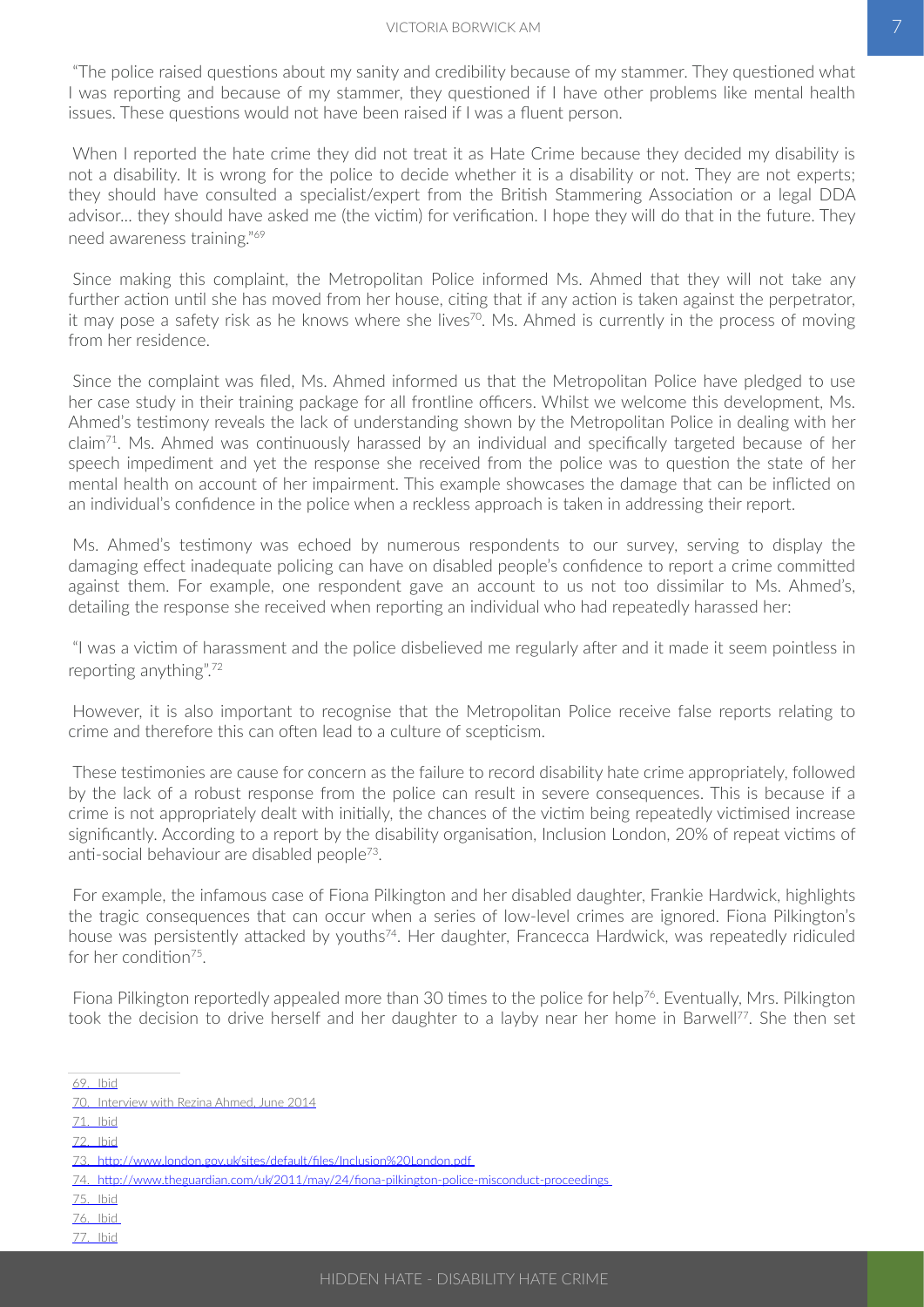<span id="page-9-0"></span>her car on fire, killing them both<sup>78</sup>. The Independent Police Complaints Commission (IPCC) subsequently launched a review into the Leicestershire Police's handling of the case and the IPCC commissioner, Amerdeep Somal, concluded:

"Fiona, her mother, her neighbours and MP had all contacted the police to inform them that she had repeated and justifiable concerns about her family's predicament…yet, not one person gripped these reports and took charge to strategically manage and oversee what should have been a targeted police response."<sup>79</sup>

"There was nothing in place to ensure the Pilkington family were considered by police as vulnerable or repeat victims, contrary to the force's own strategy. Systems were in place for officers to have linked the catalogue of incidents but these were not well utilised. Police missed several opportunities to take robust action, inadequately investigated criminal allegations on some occasions and failed to record information on their own intelligence system."80

This case demonstrates the dangers of initially dismissing so called, "low-level" crimes by recording them as Anti-Social Behaviour incidents.

### PEGASUS SYSTEM

The Metropolitan Police could be capitalising on the already existing technology pioneered by Nottinghamshire Police volunteer, Chris Channon, and which received an award in 201481.

The "Pegasus System" is specifically designed to help disabled people who wish to report a crime to the police82. The PIN–based programme enables disabled people, making emergency calls, to quote Pegasus and their personal PIN when they call<sup>83</sup>. The operator then obtains access to information regarding the individual's disability or impairment along with their address $84$ .

This innovative technology would help tackle the issue of Metropolitan Police officers failing to establish whether the person submitting the report is disabled.

Chief Inspector, Tracey Lovegrove, endorsed the system stating: "It has made a huge difference in how we communicate and provide a specialist service to members of the public who would otherwise find it very difficult to make that call. We have over 400 users of Pegasus in Nottinghamshire, with this figure growing steadily."85

Mr. Channon, who has cerebral palsy, said: "I've lived independently in the community for over 30 years. During this time I've needed to call 999 on several occasions - mainly to report anti-social behaviour.<sup>86</sup> However, my calls were not always dealt with properly because I'm speech-impaired and either I couldn't say what I needed to say or I was mistaken for a nuisance caller."<sup>87</sup> The system has also been adopted by police forces in Surrey, Lincolnshire, Dyfed Powys and the City of London<sup>88</sup>.

This system would provide an alternative for Metropolitan Police officers who, as previously established, may find it difficult to ask the question of whether the person they are dealing with is disabled.

<sup>80.</sup> Ibid

| 81. Mr. Channon was awarded the police support volunteer individual award from the Home Office for designing the "Pegasus System" at the |
|------------------------------------------------------------------------------------------------------------------------------------------|
| recent Lord Ferrers Awards Ceremony at the House of Commons on June 23 2014.                                                             |
| 82. Ibid                                                                                                                                 |
| 83. Ibid                                                                                                                                 |
| 84. Ibid                                                                                                                                 |
| 85. Ibid                                                                                                                                 |
| 86. Ibid                                                                                                                                 |
| 87. Ibid                                                                                                                                 |
| 88 Ibid                                                                                                                                  |

<sup>78.</sup> Ibid

<sup>79.</sup> Ibid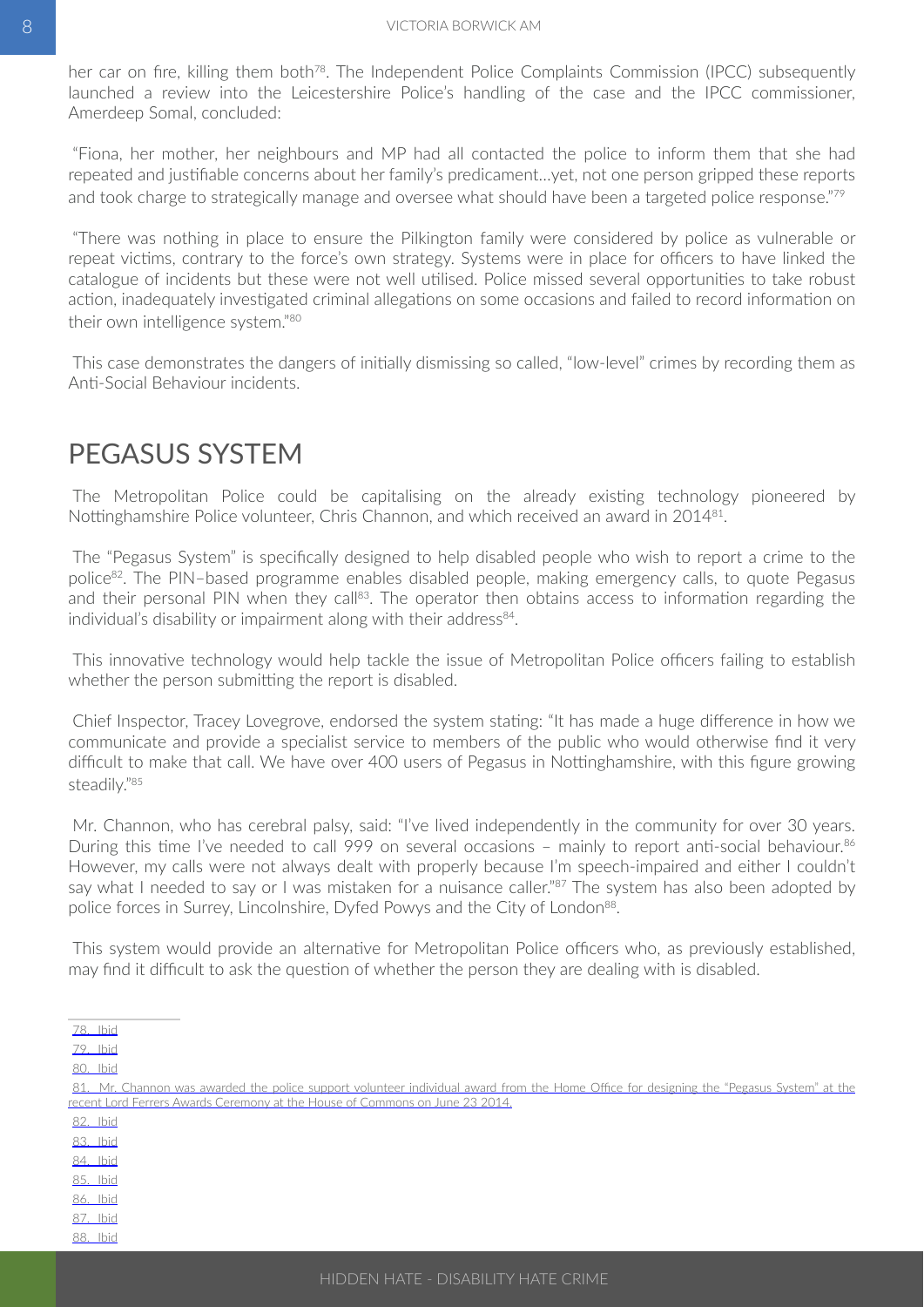Recommendation 1: Metropolitan Police should investigate the cost of adopting the "Pegasus system" to enable them to immediately identify disabled people.

We welcome the statement from Metropolitan Police Commander, Mak Chishty, that "the Met needs to internally advertise the importance of hate crime and explain that seeing an increase of it is a good thing"89and call for its adoption.

Recommendation 2: We recommend that the Metropolitan Police should adopt the proposal of internally and externally advertising the importance and impact of hate crime on victims.

Despite this criticism of the Metropolitan Police, there are examples of good practice in tackling disability hate crime. For example, Paul Giannisi, from the Ministry of Justice's hate crime programme, appeared at the MOPAC Challenge and stated that the Metropolitan Police currently records more data on hate crime as a whole than the United States of America<sup>90</sup>.

Stakeholders suggested that when the Metropolitan Police engaged with disability organisations, their approach to recognising disabled victims of crime began to improve. Ms. Bashall explained that the most frequent question they received from Metropolitan Police officers was, "how do I ask whether the person is disabled or not?"91. Ms. Bashall had been working with the Metropolitan Police for five years to change the Crime Reporting Information System to ask "Are you a disabled person or a deaf person" followed by "Do you think you have been targeted because you're a disabled person?"92

Ms. Bashall noted the improved response of the Metropolitan Police in conjunction with their Borough lead on Disability, when her organisation, Stay Safe East had conducted training with them:

"What we did find when we did just a spot check on a few of the crimes against disabled people…is that the front line officers were starting to ask questions and say, 'Oh this person is disabled. Could it be that this is a hate crime?'"93 Ms. Bashall reiterated the suggestion that all Metropolitan Police officers should be establishing whether the individual reporting the crime is disabled and whether they believe that they were targeted because of their disability.

Recommendation 3: We recommend that Metropolitan Police officers should establish whether a person submitting their report is disabled and, if they are, should consider whether that victim's disability may have been a factor in why they were targeted. $94$ 

When we spoke to Mr. Brookes MBE, he cited the work that his organisation has been doing with the Lancashire Constabulary who, in conjunction with extensive work conducted with the Disability Hate Crime Network, have improved their approach to disability hate crime<sup>95</sup>.

The Lancashire Constabulary recently adopted the approach of initially regarding a crime against a disabled person as a potential hate crime as a mandatory measure<sup>96</sup>. As a result of this policy, along with a multi-agency response to disability hate crime, they began to notice an increase in the levels of reporting of disability hate crime<sup>97</sup>. For example, during the period April 2012-April 2013, before the procedural shift

89.[https://www.london.gov.uk/sites/default/files/14-02-13%20%20MOPAC%20Challenge%20-%20%20Hate%20Crime%20TRANSCRIPT.pdf](https://www.london.gov.uk/sites/default/files/14-02-13  MOPAC Challenge -  Hate Crime TRANSCRIPT.pdf)

90.    Ibid

91. lbid

92. **Ibid** 

93. **Ibid** 

This suggestion was recommended in the Equality and Human Rights Commission's report looking into disability related harassment titled, "Hidden in Plain Sight" published in August 2011, [http://www.equalityhumanrights.com/sites/default/files/documents/disabilityfi/ehrc\\_hidden\\_in\\_](http://www.equalityhumanrights.com/sites/default/files/documents/disabilityfi/ehrc_hidden_in_plain_sight_3.pdf) [plain\\_sight\\_3.pdf](http://www.equalityhumanrights.com/sites/default/files/documents/disabilityfi/ehrc_hidden_in_plain_sight_3.pdf)

95. Interview with Stephen Brookes MBE, May 2014

96.    Ibid

97.    Ibid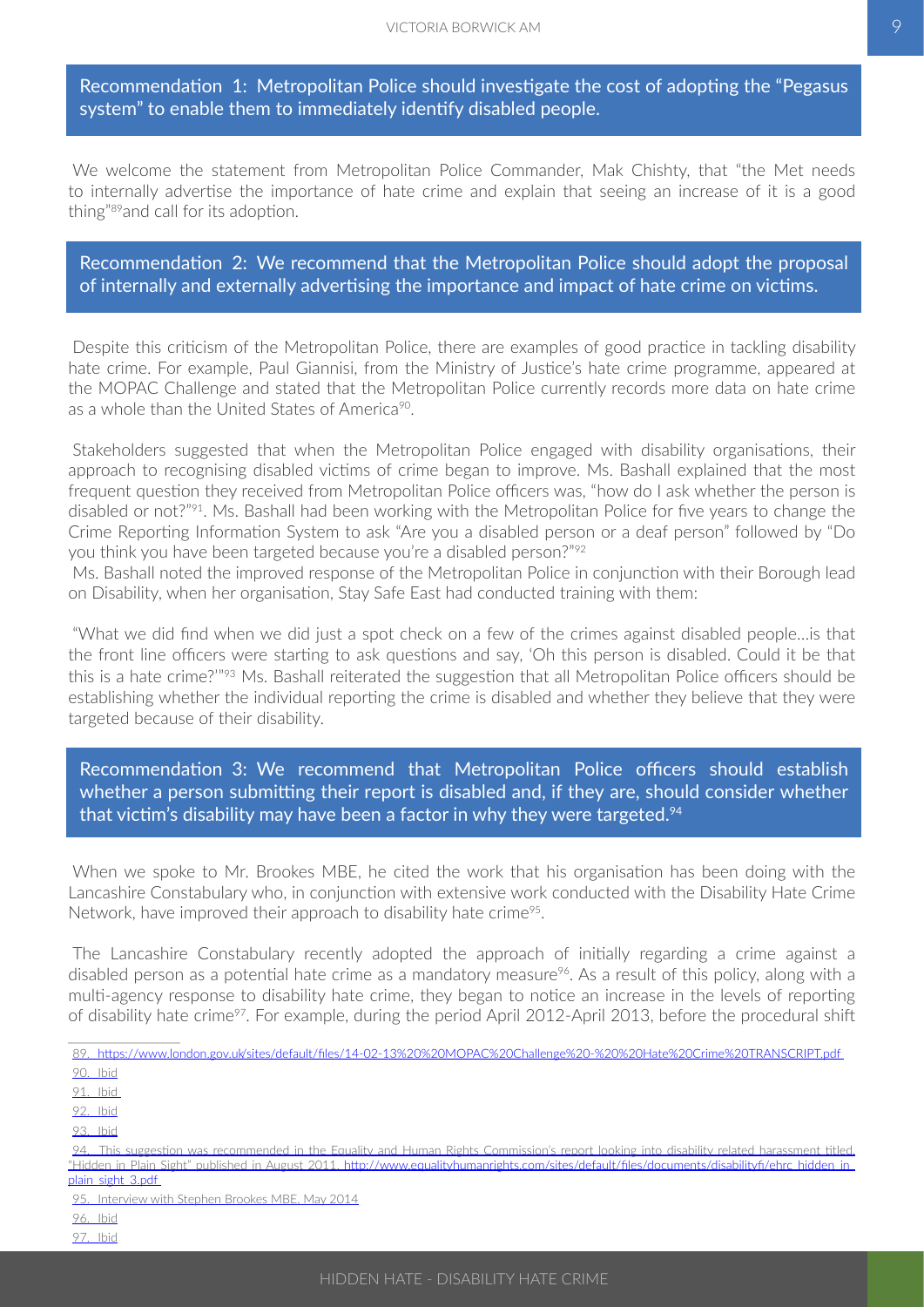<span id="page-11-0"></span>took place, there were 64 reports of disability hate crime in Lancashire. From April 2013 to March 2014, after the training had taken place, the figure increased to 172<sup>98</sup>. Mr. Brookes stated that Simon Cole, from the Association of Chief Police Officers (ACPO), is currently trying to install this police response, whereby police initially flagging reports of a crime committed against a disabled person as a disability hate crime, as a national policy<sup>99</sup>.

Furthermore, Ms. Novis said that she has repeatedly advised the Metropolitan Police to adopt the process of automatically flagging reports of a crime against a disabled person as a hate crime:

"Basically with any disabled victim of any crime officers should be asking this question 'Do you feel your were targeted due to being a deaf/disabled person?' that focuses the officer or person taking report and gets the victim to understand this may be an issue. The default should be that any disabled victim of crime may be experiencing hate crime. Getting the flagging and investigation right is so important, as is the capturing of disabled peoples experience of repeat victimisation."100

We endorse Ms. Novis' advice to the Metropolitan Police as this measure would help to increase the currently low figures of disability hate crime due to under-reporting.

If the Metropolitan Police were to adopt Ms. Novis' advice, along with the policy undertaken by the Lancashire Police Constabulary, it would serve as a starting point in improving their capability to identify hate crimes against disabled people.

Recommendation 4: We recommend that it should be mandatory for the Metropolitan Police to initially regard a crime against a disabled person as a potential hate crime.

#### 2. METROPOLITAN POLICE TRAINING ON DISABILITY HATE CRIME

Despite the evidence suggesting that the Metropolitan Police's current approach towards disability hate crime displays a lack of understanding of the issue, the Metropolitan Police stated that their officer's training on all forms of hate crime is comprehensive.

We submitted a question to MOPAC on the issue in December 2013: "What disability hate crime training exists for frontline officers to ensure they can understand an incident involving a person with special needs, can obtain information and can handle the situation so as not to escalate the situation?"101

The Metropolitan Police Answered:

- All police officers undergo training in disability issues and disability hate crime, and training for frontline officers and all those involved in recording and resolving hate crime is comprehensive<sup>102</sup>.
- All new entrants to the MPS receive learning and development input across all strands of diversity. Training for Special Constable and PCSOs includes Total Victim Care, which includes scenarios relevant to dealing with victims from the disabled community. Vulnerable victims and witnesses, which include people with a learning disability, are also included within the 'training for video interviews'103.
- The training the MPS provides includes a disability hate crime scenario, developed in consultation with Voice UK, Mencap and VisAble. It is delivered to probationary officers through the 'Hydra' training system, which immerses officers in policing scenarios using real-life film clips, audio, scene photographs and other media that creates the illusion that they are out on patrol dealing with a

<sup>98.</sup>[http://www.policeoracle.com/news/Training-issues,-and-tackling-disability-hate-crime\\_82370.html](http://www.policeoracle.com/news/Training-issues,-and-tackling-disability-hate-crime_82370.html)

<sup>99.</sup> Interview with Stephen Brookes MBE, May 2014

<sup>100.</sup> Interview with Anne Novis MBE, May 2014

<sup>101.</sup> GLA Conservatives FOI to MOPAC, December 2013

<sup>102.</sup> lbid

<sup>103.</sup> Ibid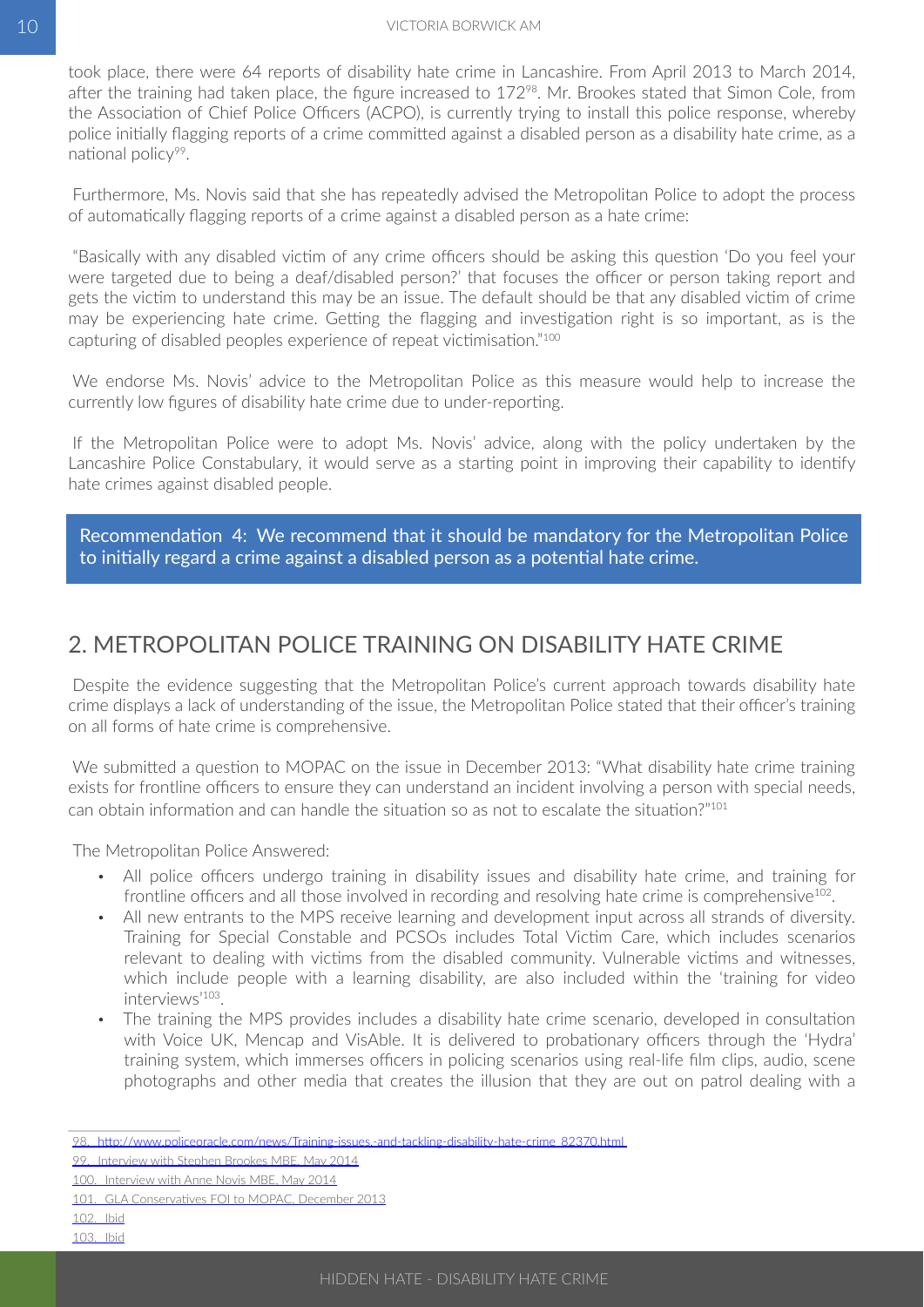situation<sup>104</sup>.

• Finally, Community Safety Units continue to investigate all hate crime and there is a disability hate crime section on the Community Safety Unit training course<sup>105</sup>.

Whilst this level of training appears to be extensive on paper, the findings from our survey, along with the testimonies of anti-disability hate crime practitioners, suggests that the Metropolitan Police's training on disability hate crime does not appear to be sufficient. To reiterate, as an example, 56% of disabled people who had reported a crime committed against them to the Metropolitan Police reported to being dissatisfied with how their report was handled<sup>106</sup>.

Ms. Novis specifically pointed to there being a lack of "training and awareness" on this issue in explaining why statistics around disability hate crime remain so low:

"On paper, their arrangements look comprehensive but in reality, it is not happening…frontline officers may get 30 minutes training on disability awareness and little on disability hate crime."107

In fact, MOPAC notes in their draft consultation on reducing hate crime in London, that: "There is a growing satisfaction gap between victims with a disability (73%) and those without (80%)."<sup>108</sup>

This statistic illustrates that disabled people are not as satisfied as the general public with the level of treatment they receive when dealing with the Metropolitan Police. Ms. Novis suggested that frontline officers' training needs to be on-going and that they need to be consistently engaging with local disability organisations and groups<sup>109</sup>.

Ms. Novis stated that the training currently appears to be inadequate and that the Metropolitan Police's focus "seems to be fixated on learning disability"110. This point appears to be supported by the fact that MOPAC responded to our FOI as follows: "Vulnerable victims and witnesses, which include people with a learning disability, are also included within the 'training for video interviews"<sup>111</sup>. No mention was made to those people who may have a physical disability. Indeed, Mr. Brookes echoed the widely held perception that the level of police training is currently inadequate:

"The police only have use general laws like the European Human Rights Commission manuals. The information generally goes straight over their head…They need face-to-face meetings with disabled people and groups telling them about their experiences."<sup>112</sup>

Mr. Brookes concluded that on-going discourse between the police and disabled people may be a better option than setting targeted training for all frontline officers.

The need for police engagement with disability organisations was reflected in our survey where numerous respondents stated that when they reported a crime to the police, the police's response was often inappropriate if not dismissive<sup>113</sup>. For example, one respondent stated: "Police officers are not generally aware of the subtleties of disability and have little empathy because they don't understand. They will usually take on a patronising approach, a ' there, there,' attitude and almost trivialise the seriousness of the issue and crime."114

When we interviewed Mrs. Sue Redmond from the Kensington and Chelsea based charity, Full of Life,

<sup>104.</sup> lbid

<sup>105.</sup> Ibid

<sup>106.</sup> Ibid

<sup>107.</sup> Interview with Anne Novis MBE, May 2014

<sup>108.</sup>[https://www.london.gov.uk/sites/default/files/270626%20Draft%20hate%20crime%20consultation%20paper%20final.pdf](https://www.london.gov.uk/sites/default/files/270626 Draft hate crime consultation paper final.pdf)

<sup>109.</sup> Interview with Anne Novis MBE, May 2014

<sup>110.</sup> Ibid

<sup>111.</sup> GLA Conservatives FOI to MOPAC, December 2013

<sup>112.</sup> Interview with Stephen Brookes MBE, May 2014

<sup>113.</sup> GLA Disability Hate Crime Survey, May – August 2014

<sup>114.</sup> Ibid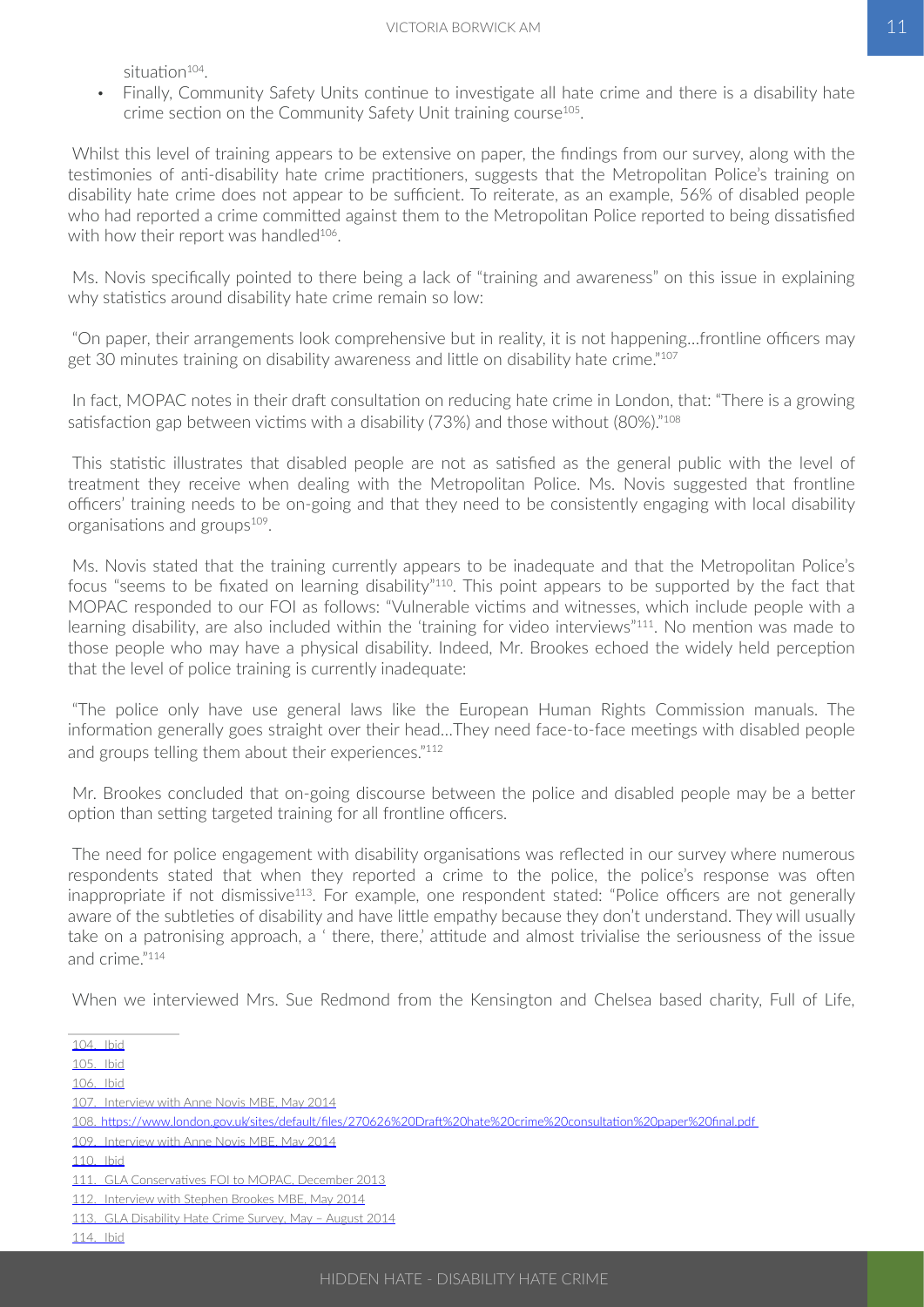she expressed the view that the Metropolitan Police lack expertise in addressing all strands of disability115. For example, Mrs. Redmond stated that, although the Metropolitan Police are beginning to carry out work on disability hate crime, in her extensive experience, she has found that they are often unaware of the complexities regarding the needs of some people with learning disabilities<sup>116</sup>. Mrs. Redmond reiterated the point that training is required to enable the Metropolitan Police officers to obtain "the whole story" when they arrive at a situation involving someone with a disability<sup>117</sup>. Mrs. Redmond added that this could be achieved if the police began to "build links into community organisations working with people with learning disabilities"118.

Mrs. Redmond cited a recent case of a teenager, Abdul-Al Faisal, who has Down's Syndrome<sup>119</sup>. Mr. Faisal was arrested and held in a police cell for nine hours for going into his school in North London on 5 May 2014 to retrieve his favourite sports cap $120$ .

Mr. Faisal set off the alarm at his school as he attempted to gain entry into the premises to retrieve his  $cap^{121}$ . Metropolitan Police officers arrived and arrested him on suspicion of burglary<sup>122</sup>. Mr. Faisal was held in custody for nine hours. Approximately two hours after the arrest, Mr. Faisal's parents called the police to report him missing. They were subsequently informed of his arrest<sup>123</sup>.

Mr. Faisal's mother stated: "Anyone can see my son has Down's Syndrome…He has the mental capacity of a ten to twelve -year-old…Because of his condition he has a strong attachment to things and that's why he went to school because he just wanted his Chicago Bulls hat. That's his favourite basketball team…I'm extremely disappointed with the way police handled him."<sup>124</sup> Mrs. Faisal subsequently submitted a formal complaint against the Metropolitan Police for its handling of the incident<sup>125</sup>.

Mrs. Faisal noted, "It was terrifying. I was totally alarmed when they told me he was involved in a burglary…I went into the police station and my son was sitting in a cell crying. They had taken his coat and his shoes. He was terrified…I explained to the officers he had Down's Syndrome and expected them to release him…But one officer said that didn't give him the right to break into the school. I told him a child with Down's Syndrome does not have the capacity to understand. They had no sympathy…They fingerprinted him, photographed him, took DNA swabs and he was put on the system. He was treated as a criminal. He shouldn't have been questioned without us being there. They should have just told him not to do it again and taken him home."126

A spokesman for the Metropolitan Police stated that Mr. Faisal was treated as a vulnerable person and that the officers had correctly followed guidelines<sup>127</sup>. The spokesman said: "The male arrested, aged 19, was noted as being a vulnerable adult and safeguards provided for vulnerable detainees by the PACE Code of Practice were followed. He was later given a caution for burglary and released."<sup>128</sup> This case study demonstrated that the Metropolitan Police failed to take appropriate action when dealing with a disabled person.

The Metropolitan Police should not be detaining disabled people in detention cells. They should be working with the relevant agencies to establish an alternative procedure for holding disabled people when an incident occurs. In the interest of their safety, Metropolitan Police detention cells are not suitable locations for disabled people and can cause significant distress to the person being detained, who may not be able to

115. Interview with Sue Redmond, Full of Life, May 2014

116. lbid

117.    Ibid

118.    Ibid

119.<http://www.voice-online.co.uk/article/down%E2%80%99s-syndrome-teen-arrested-retrieving-basketball-cap>

120.    Ibid 121.    Ibid 122.    Ibid 123.    Ibid

- 124.    Ibid
- 125. lbid 126. **Ibid**
- 127.    Ibid

128. lbid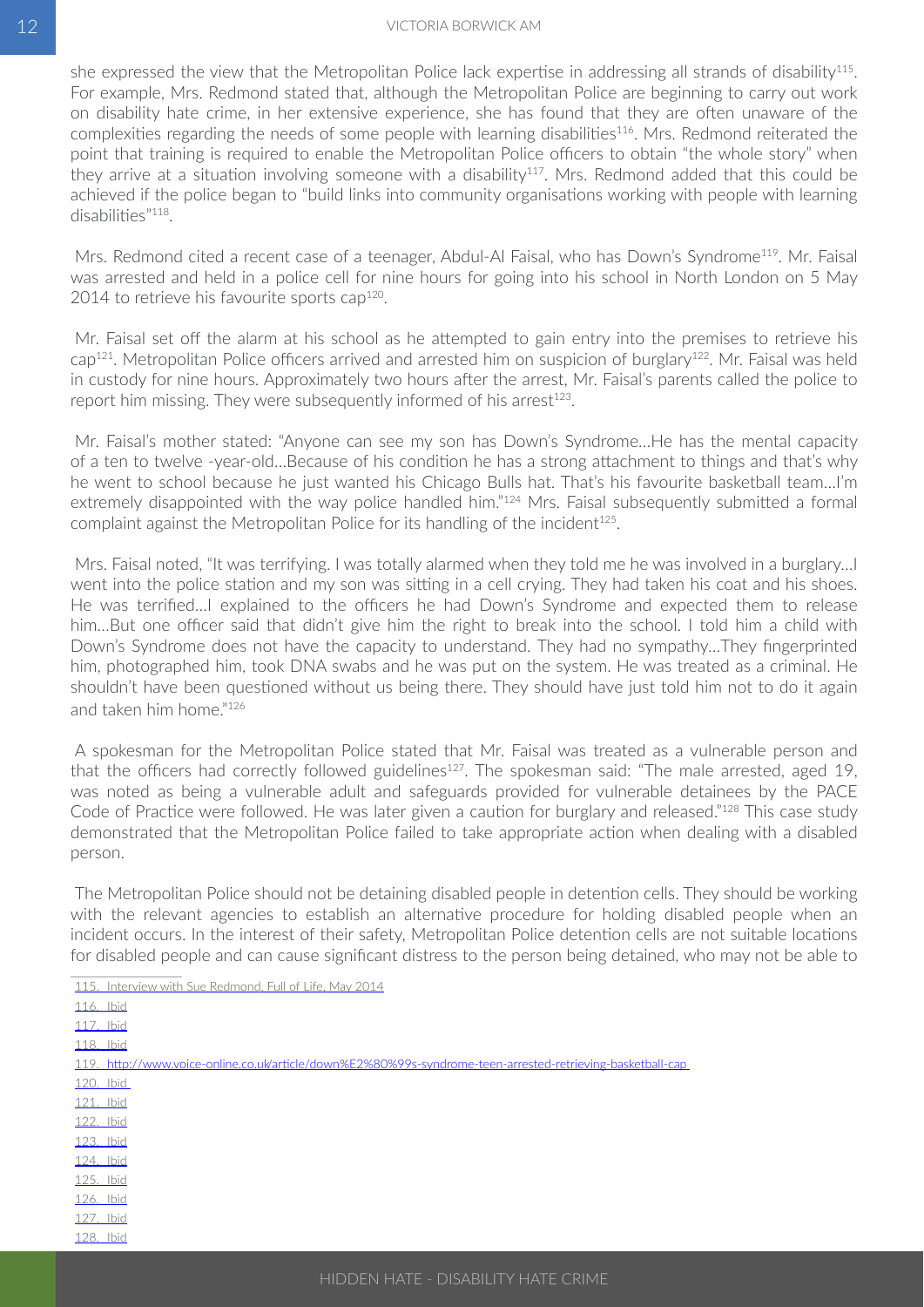understand why they are being held there.

Mrs. Redmond went onto explain the relevance of this case study to her concerns regarding her daughter, who has a complicated disability<sup>129</sup>. Mrs. Redmond stated that if her daughter begins to feel uncomfortable and scared, she becomes stuck and cannot move<sup>130</sup>. Mrs. Redmond added that if her daughter were to become involved in a situation whereby she couldn't move and somebody tried to forcibly move her, she may well decide to hit that individual<sup>131</sup>.

Mrs. Redmond believes that her daughter would be the one to be prosecuted in this situation as she is now a young adult and that this prosecution would most probably occur with little consideration to the provocation her daughter had received<sup>132</sup>.

Mrs. Redmond informed us that she has spoken to her Borough Commander about her concerns<sup>133</sup>. Mrs. Redmond went onto state that the Metropolitan Police need practical expertise to understand people with a complex level of needs and thus a procedure should be put in place to equip officers to de-escalate a situation while ensuring that evidence can be gathered at a later point<sup>134</sup>.

Mrs. Redmond went on to state that it would be helpful if this methodology of gathering evidence was part of the Metropolitan Police's mandatory training procedures<sup>135</sup>. Mrs Redmond said that, along with her own organisation, Full of Life, "There are plenty of organisations who would be happily train and support the work of the police in this respect"<sup>136</sup>.

Recommendation 5: We recommend that the Metropolitan Police should examine options for seeking guidance on disability issues from disability organisations.

When this recommendation is carried out, Mr. Brookes and Ms. Bashall said they have witnessed a shift in the mind-set of frontline officers regarding their approach to disability hate crime, leading to an increase in reports of disability hate crime.

For example, Mr. Brookes noted that disabled groups managed to train 3,000 front-line officers in 2013<sup>137</sup>. The figures resulting from the officer's training, coupled with the constabulary's decision to install the policy of initially regarding a crime committed against a disabled person as a potential hate crime, proved to be an effective method of increasing the number of reports. For example, there was a considerable increase from 64 reports during the period April 2012-2013 to 172 during the period April 2013 to March 2014138. Mr. Brookes noted, "The increase in reporting has been phenomenal because you have the victims now understanding what they are reporting, and the police understanding what is being reported too and it's working"139.

Rob Gurney, Chair of the Disabled Police Association (DPA), recommended that this level of frontline officer training be implemented across the country140.

- 129. Interview with Sue Redmond, Full of Life, May 2014
- 130. lbid
- 131.    Ibid
- 132.    Ibid
- 133.    Ibid
- 134.    Ibid 135.    Ibid
- 136.    Ibid
- 137.[http://www.policeoracle.com/news/Training-issues,-and-tackling-disability-hate-crime\\_82370.html](http://www.policeoracle.com/news/Training-issues,-and-tackling-disability-hate-crime_82370.html)
- 138. **bid**
- 139.    Ibid
- 140. lbid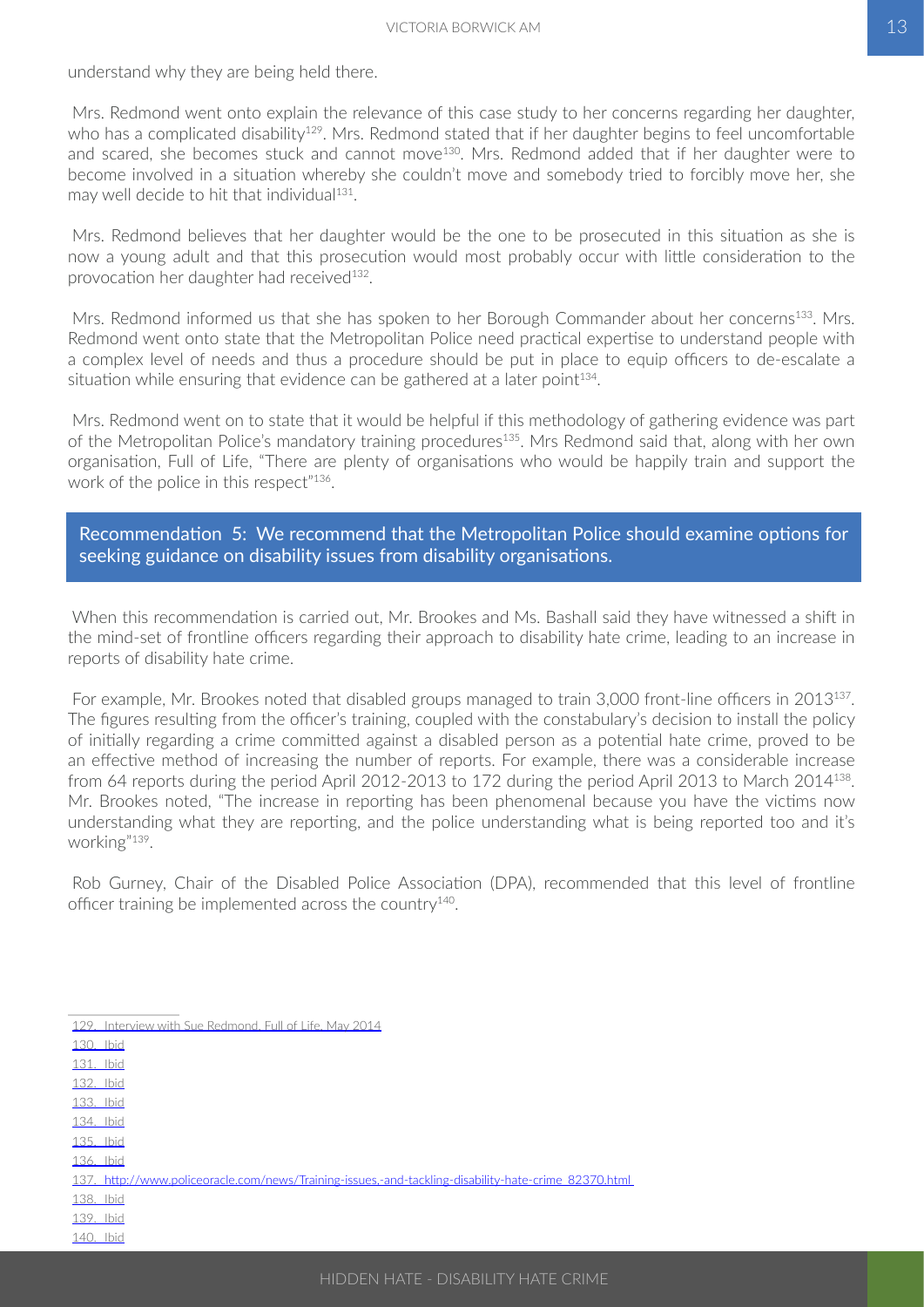#### <span id="page-15-0"></span>3. LACK OF AWARENESS WITHIN THE DISABLED COMMUNITY TO REC-OGNISE DISABILITY HATE CRIME

One of the largest factors we found contributing to the under-reporting of disability hate crime to the police is that, all too often, disabled people, their carers and relatives fail to recognise it when it occurs. Ms. Novis informed us that, "Disabled people are not recognising what they experience as hate crime."141 This sentiment was echoed by Mr. Brookes who added, "The key thing with this issue is that disabled people do not report incidents to the police, they tend to think 'what happened to me wasn't really hate, it was hostility.'"142

Mr. Brookes cited a disability event he spoke at in Leeds earlier this year, where he asked an audience of approximately 300 disabled people to raise their hands if they believed that physical abuse against them constituted a hate crime<sup>143</sup>. Every member of the audience raised their hands<sup>144</sup>. However, Mr. Brookes then asked the audience if they believed that verbal abuse against them constituted a hate crime and, at this point, approximately half of the audience lowered their hands<sup>145</sup>. Mr. Brookes then asked the audience if they had been victims of physical or verbal abuse and the entire room raised their hands<sup>146</sup>. He then asked who had chosen to report the incident to the police and all, bar twenty audience members, lowered their hands<sup>147</sup>. Mr. Brookes then asked the overwhelming majority of disabled attendants why they had not chosen to report the incident against them and one disabled person exclaimed, "Because I'm disabled, this is what happens to us."148

This testimony was echoed by a parent of a disabled child who responded to our survey. The parent cited his/her experience in dealing with abuse and his/her subsequent difficulty in initially recognising the seriousness of it149:

"The harassment was subtle, nasty but clever and aimed at us as a family. Although the root cause was as we found out, because of our sons severe learning disability, we were slow to realise the impact of the harassment on our lives and the stress it was causing within our household. I don't think at first we believed it was happening let alone convince someone else, although we were made aware by our family who live elsewhere that making these sorts of remarks and behaving in such a way towards us was not acceptable<sup>"150</sup>

Mr. Brookes stressed the point that disabled people do not believe that they will be listened to and therefore there is no point in bothering to report it to the police<sup>151</sup>. Taking the aforementioned evidence into consideration, along with infamous case studies such as that of Fiona Pilkington, one can see how disabled people may have developed this impression.

However, the onus is very often on the disabled person's parent or paid carer to report a crime on their behalf to the police. Indeed, a parent carer of a disabled child, who responded to our survey, detailed the regular abuse her son suffers, demonstrating the damaging effect that disability hate crime has on the people connected to the person:

"My son can display very challenging behaviour. The verbal abuse we suffer is weekly and not always in our local community. We try to visit places outside London on weekends which are quieter, but we still often received abuse. As his carer I am always trying to avoid possible situations. Shopping centre security staff

142.    Interview with Stephen Brookes MBE, May 2014 143.    Ibid 144.    Ibid 145.    Ibid 146.    Ibid 147.    Ibid 148. lbid 149.    GLA Disability Hate Crime Survey, May – August 2014 150.    Ibid 151. Interview with Stephen Brookes MBE, May 2014

<sup>141.</sup> Interview with Anne Novis MBE, May 2014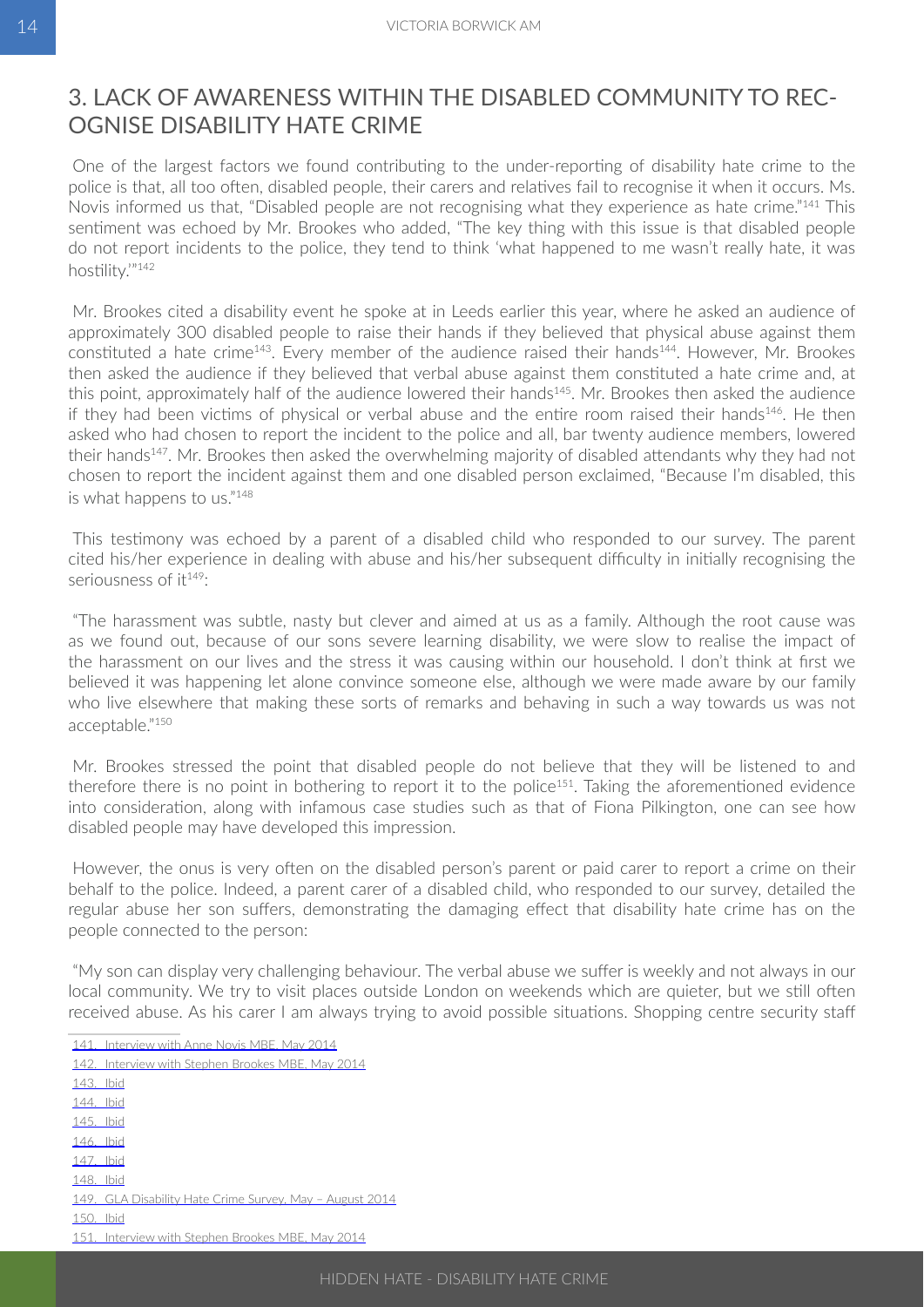<span id="page-16-0"></span>Mrs. Redmond revealed that in her experience, "most parents wouldn't think to call the police about this issue"153. Mrs. Redmond noted that families have often explained to her that regarding their experiences of disability hate crime, "they just get on with it" and that they have not got the energy to complain<sup>154</sup>. Mrs. Redmond added that these families fear that if they do complain, then they run the risk of being singled out and victimised<sup>155</sup>.

Full of Life's case study below demonstrates why parents hold concerns regarding the potential of being "singled out" if they dare speak up.

### CASE STUDY - PARENT INCIDENT

One parent Mrs. Redmond has supported for a year, "Fatima", has a child with autism, aged five, in a mainstream school with full time support<sup>156</sup>. The child has struggled to manage his sensory needs in a large school and has displayed some behaviour relating to his sensory needs which has included him pinching, biting, and scratching other children<sup>157</sup>.

An incident occurred where he became overexcited during a class and scratched another child near him<sup>158</sup>. The school immediately informed his mother of the incident. The mother expressed her regrets over the situation and asked the school if she could speak to the parent of the child who had been scratched to explain and apologise<sup>159</sup>. The school told her they would speak to the parent.

The following day, Fatima collected her son from school and took him to the toilets in the school playground before heading home. Fatima also had her three year old daughter with her<sup>160</sup>. She was followed into the playground by another parent who waited until she had gone into the toilets with her two children, the parent then entered the toilet behind her, physically blocking the entrance so that Fatima could not get out<sup>161</sup>. Another parent began shouting at Fatima, stating "There's something wrong with your son, you need to get someone to look at him" and expressed anger that Fatima's son had scratched her daughter<sup>162</sup>. The parent would not allow Fatima to leave the toilets until she had finished her tirade, by which time Fatima was in tears. This incident occurred in front of the child with autism and his younger sister<sup>163</sup>.

Following this incident, Fatima felt traumatised and immediately went back into the school building and told the child's class teacher what had happened<sup>164</sup>. The class teacher informed her that she would notify the head teacher, who was in a meeting and could not be interrupted. Fatima went home and heard nothing further from the school that evening<sup>165</sup>.

The next morning Fatima again attempted to speak to someone at the school about the incident, but was told there was no one who could speak to her. She was told to return at 3.30pm and that the head teacher would meet with her<sup>166</sup>. When Fatima got to the school in the afternoon, she was indeed greeted by the head teacher, who informed her that the school could no longer meet her child's needs due to his behaviour

- 152.    GLA Disability Hate Crime Survey, May August 2014
- 153.    Interview with Sue Redmond, Full of Life, May 2014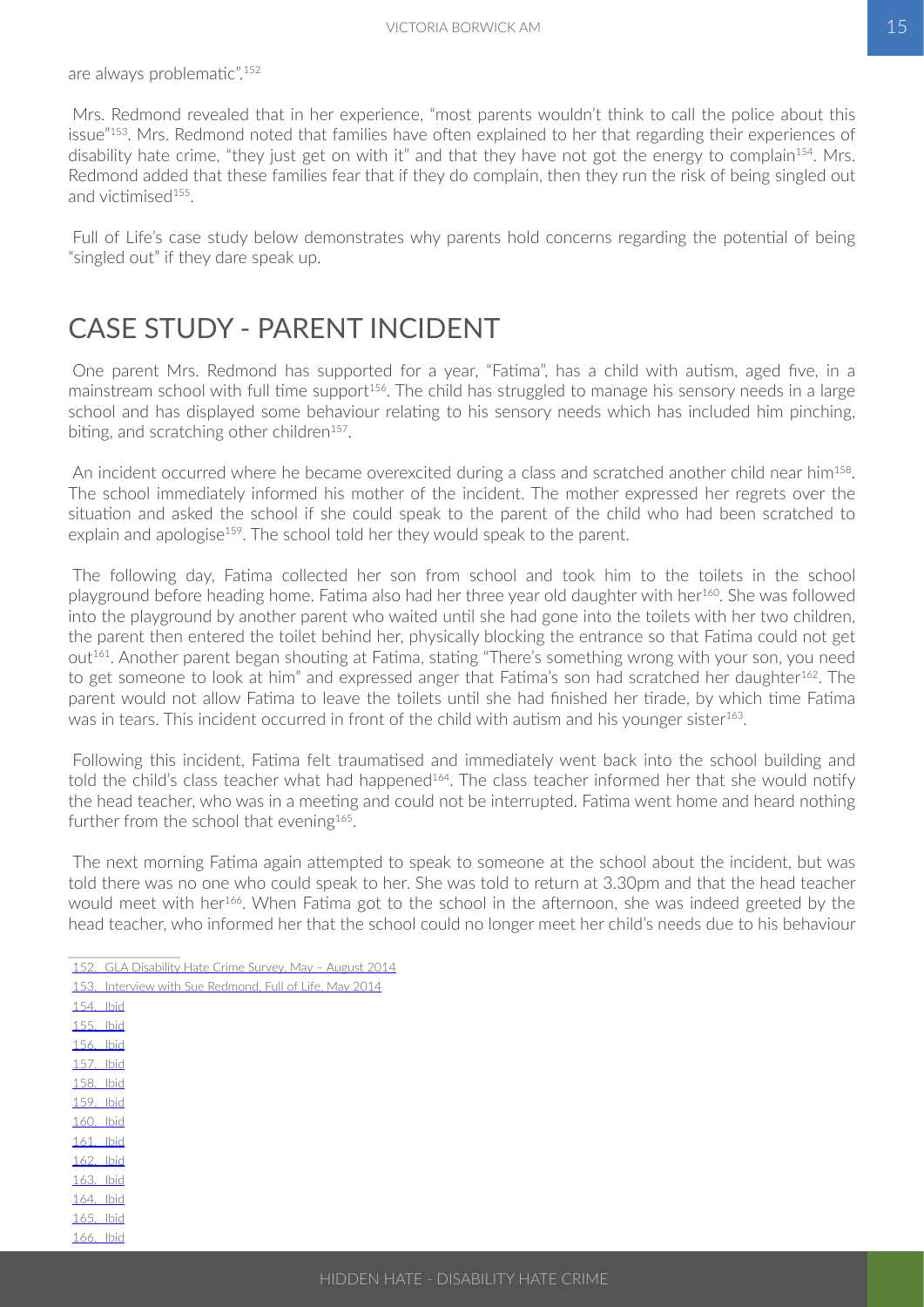and the amount of complaints they had received from other parents<sup>167</sup>. They would not discuss the incident from the previous day involving the other parent.

Fatima kept her son out of school the next day and is now only dropping him off after all the other children are in school, as she is afraid of being verbally or physically assaulted by another parent<sup>168</sup>. She is hoping that her son can be moved out of the school into a specialist placement as soon as possible<sup>169</sup>.

This example demonstrates the difficulty that parents of disabled children have in everyday life. Fatima's experience with her son demonstrates, and to some extent vindicates, the fears many parents of disabled children have in taking their complaints to any higher authority, let alone the police.

Mrs. Redmond stated that, as an organisation, Full of Life finds these cases extremely worrying, not only in terms of the actual incidents but also how parents, staff, schools and other settings do not recognise disability hate crime and do not think that they should report incidents to the police<sup>170</sup>. Therefore, they have inevitably become desensitized to abuse by the general public. This is another contributing factor leading to under-reporting coupled with a subtle hidden acceptance of abuse by parents, who are possibly embarrassed by their child's behaviours or simply want to get out of situations and ultimately keep their child safe<sup>171</sup>. One parent told Mrs. Redmond, "I can either deal with my son or them but I cannot deal with  $h$ <sup> $n$  $172$ </sup>

Mrs. Redmond added, "We would like to work together with anyone to raise not only awareness in terms of what disability hate crime is, but also in terms of parents and paid staff reporting it with confidence that something will actually happen to support our families."<sup>173</sup> Mrs. Redmond concluded that the responsibility to understand and recognise disability hate crime also lies with support staff working with people with learning disabilities, "If they don't understand what disability hate crime is, they cannot support people with learning disabilities to understand it and it won't be reported effectively"<sup>174</sup>.

Mrs. Redmond cited a workshop Full of Life in Partnership with Royal Borough of Kensington and Chelsea Learning Disability Services delivered to raise the profile of Disability Hate Crime<sup>175</sup>. The overwhelming majority of the support staff who attended the session were not aware of disability hate crime<sup>176</sup>. The staff who attended the session were specifically supporting people with learning disabilities<sup>177</sup>. Therefore, if support staff who work with people with learning disabilities are not aware of disability hate crime, how can they be expected to report it appropriately on their service user's behalf?

Mrs. Redmond acknowledged that the Metropolitan Police are also currently in a difficult position<sup>178</sup>. This is because if parents and professionals working with people with learning disabilities do not know or understand what Disability Hate Crime is they cannot report it to them<sup>179</sup>.

These testimonies further demonstrate the importance of the Metropolitan Police taking a leading role in externally advertising the importance and impact of disability hate crime in their local community. By proactively engaging with disability organisations, the Metropolitan Police could be playing an instrumental role in educating the wider public, including disabled people's support staff and disabled people's parents about disability hate crime.

- 167.    Ibid
- 168.    Ibid
- 169.    Ibid
- 170 Interview with Sue Redmond, Full of Life, May 2014
- 171. **Ibid**
- 172.    Ibid
- 173.    Ibid
- 174.    Ibid
- 175.    Ibid
- 176.    Ibid
- 177.    Ibid
- 178.    Ibid 179.    Ibid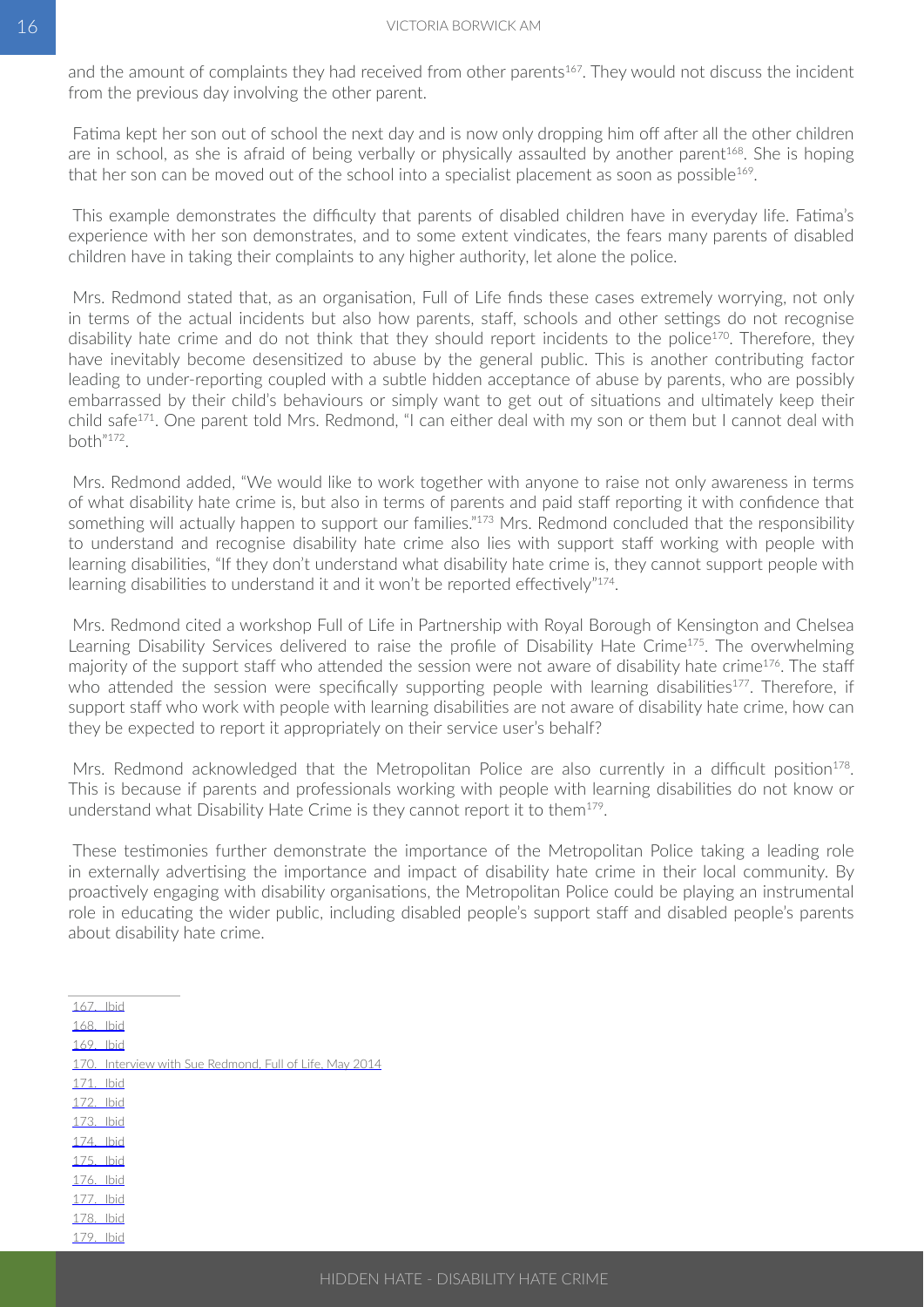### <span id="page-18-0"></span>4. PERCEPTION OF DISABLED PEOPLE IN SOCIETY

Disability hate crime can go unrecognised by disabled people and their carers. A possible factor influencing this is the perception of disabled people in society. Numerous studies on the issue of the general public's perception toward disabled people highlight the disadvantageous position disabled people find themselves in. For example, in their recent "Attitudes to Disability Survey", the charity Scope found that two-thirds of the British public find it difficult to speak to a disabled person<sup>180</sup>. One-fifth of 18 to 34-year-olds were found to find the prospect of speaking to a disabled person so uncomfortable that they would choose to walk past that person<sup>181</sup>. Furthermore, a Sky News team recently sampled reactions on the streets of central London to a disabled person's call for help<sup>182</sup>. Their findings appear to reflect those of Scope's survey: pedestrians would consistently ignore the calls for help and continue walking<sup>183</sup>.

This apparent awkwardness when dealing with disabled people helps us to understand why police officers may find it difficult to interact with a disabled victims of crime. In the wider context of society, these findings demonstrate a lack of empathy towards disabled people, which may give rise to hostility toward them, often from a young age.

Two national studies were analysed by London University's Institute of Education researchers, the Millennium Cohort Study, tracking the lives of 19,000 British children born between 2000 and 2001 and Next Steps, tracking 16,000 people born in England in 1989 and 1990<sup>184</sup>. Their findings suggested that primary school pupils in England with special educational needs were twice as likely to encounter persistent bullying as opposed to other children<sup>185</sup>:"12% of seven-year-olds with special needs felt bullied all the time, compared with 6% of non-disabled peers"186.

These findings are cause for concern, highlighting the issues that disabled children may face growing up. Indeed, a parent carer of a disabled child alluded to this issue in their response to our survey:

"Hate crime in schools is often passed off as bullying. If someone has any kind of Learning Disability, they are likely to be picked on. The gangs of youths abusing disabled people learn that it is okay to do so if they are allowed to get away with it in school."187

The level of bullying disabled people are likely to encounter during their formative years may lead them to become accustomed to the mistreatment they receive in later life. Therefore, disabled people may be less likely to report an incident against them, not regarding this treatment as out of the ordinary.

Schools in London ought to be engaging with disabled people and encouraging pupils to understand the potential impact of unkind words directed towards their disabled peers.

#### Best Practice

The Diana Awards are presented to "inspirational or socially active young people who have made a positive difference to the lives of others and their communities"<sup>188</sup>. Students at the Welsh School, Coleg Gwent, were given this award because they made a film campaigning against disability hate crime, aimed at raising awareness about the damage that can be caused when negative language is used against a disabled person<sup>189</sup>. This initiative helped to raise awareness of disability hate crime to a younger audience.

183.    Ibid

- 185.    Ibid
- 186.    Ibid

189.    Ibid

<sup>180.</sup>http://www.scope.org.uk/Scope/media/Images/Publication%20Directory/Current-attitudes-towards-disabled-people.pdf?ext=.pdf 181.    Ibid

<sup>182.</sup><http://news.sky.com/story/1257322/attitudes-to-disability-more-respect-needed>

<sup>184.</sup> http://www.bbc.co.uk/news/education-27902500

<sup>187.</sup> GLA Disability Hate Crime Survey, May - August 2014

<sup>188.</sup>[http://www.southwalesargus.co.uk/news/11338644.Coleg\\_Gwent\\_film\\_wins\\_plaudits\\_from\\_parliament/?ref=rss](http://www.southwalesargus.co.uk/news/11338644.Coleg_Gwent_film_wins_plaudits_from_parliament/?ref=rss)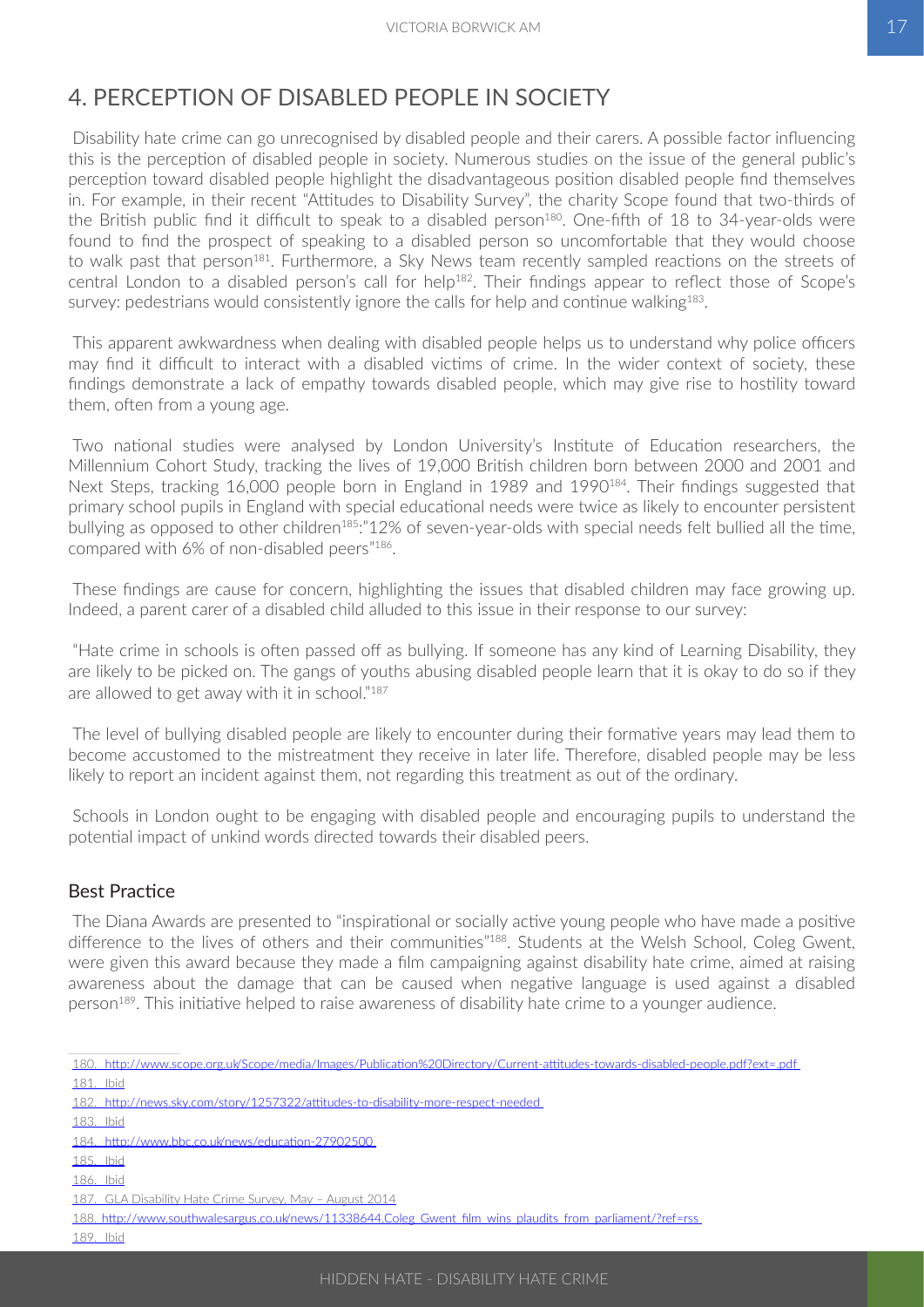<span id="page-19-0"></span>Recommendation 6: We recommend that schools in London should show their pupils educational films regarding the impact of disability hate crime.

A survey recently published by the National Autistic Society, which revealed "cruelty and unkindness"190 towards people with autism, further displayed the disadvantaged position disabled people find themselves  $in^{191}$ .

44% of those surveyed admitted that they stayed indoors as much as possible for fear of being harassed $192$ . Almost a third reported having had money or possessions stolen<sup>193</sup>, while 37% had been forced or manipulated into doing something they didn't want to do by someone they thought of as a friend<sup>194</sup>. Almost half (49%) of the 1,300 people surveyed reported having been abused by someone they thought of as a friend195.

These findings serve as a stark reminder that disabled people, in this specific case, autistic, feel vulnerable in society.

#### 5. THE JUDICIARY

Concerns have been expressed by anti-disability hate crime campaigners as well as the Joint Inspectorate Review regarding the judiciary's role in tackling disability hate crime. The Law Commission's recent review into reforming the sentencing provision for hate crime titled, "Hate Crime: Should the current Offences be Extended?" outlines the current legislation in place regarding disability hate crime<sup>196</sup>.

Any disability-related hostility only qualifies as a hate crime as an aggravating factor. The aggravating factor is covered as "Section 146", which enables the judiciary to extend the sentence of a guilty culprit should they determine that the individual's crime against the victim was motivated by the person's disability<sup>197</sup>.

Ms. Novis stated that the sentencing provision for Disability Hate Crime is not the same as with other strands of hate crime<sup>198</sup>.

The review confirms that criminal offences dealing specifically with hate crime do not cover incitement to hatred in respect of disability<sup>199200</sup>. In its previous draft report in 2013, the Law Commission recommended that new legislation regarding the publishing of material intended to stir up hatred against people on the grounds of their race, religion or sexual orientation could be extended to cover disability and transgender identity<sup>201</sup>. However, following a three-month consultation, the review concluded that there is no need for these changes to be implemented<sup>202</sup>. The Law Commission came to this conclusion despite their consultation revealing that 103 individuals and organisations supported the proposal to extend the law<sup>203</sup>, whereas only 12 rejected it<sup>204</sup>.

<sup>190.</sup><http://www.theguardian.com/society/2014/jun/16/autism-survey-half-abused-by-friends> 191.    Ibid 192. lbid 193. lbid 194.    Ibid 195.    Ibid 196.[http://lawcommission.justice.gov.uk/docs/lc348\\_hate\\_crime.pdf](http://lawcommission.justice.gov.uk/docs/lc348_hate_crime.pdf)

<sup>197.</sup> Ibid (Section 2.57)

<sup>198.</sup> Interview with Anne Novis MBE, May 2014

<sup>199.</sup> http://lawcommission.justice.gov.uk/docs/lc348\_hate\_crime.pdf (Section 1.7 b )

<sup>200.</sup> The review goes onto state, "In this project, our terms of reference were to look at: (a) extending the aggravated offences in the Crime and Disorder Act 1998 to include where hostility is demonstrated towards people on the grounds of disability, sexual orientation or gender identity; (b) The case for extending the stirring up of hatred offences under POA 1986 to include stirring up of hatred on the grounds of disability or gender identity."

<sup>201.</sup> http://lawcommission.justice.gov.uk/docs/cp213\_hate\_crime\_amended.pdf

<sup>202.</sup><http://disabilitynewsservice.com/2014/05/hate-crime-reform-hopes-hit-by-law-commission/>

<sup>203.</sup> Ibid

<sup>204.</sup> Ibid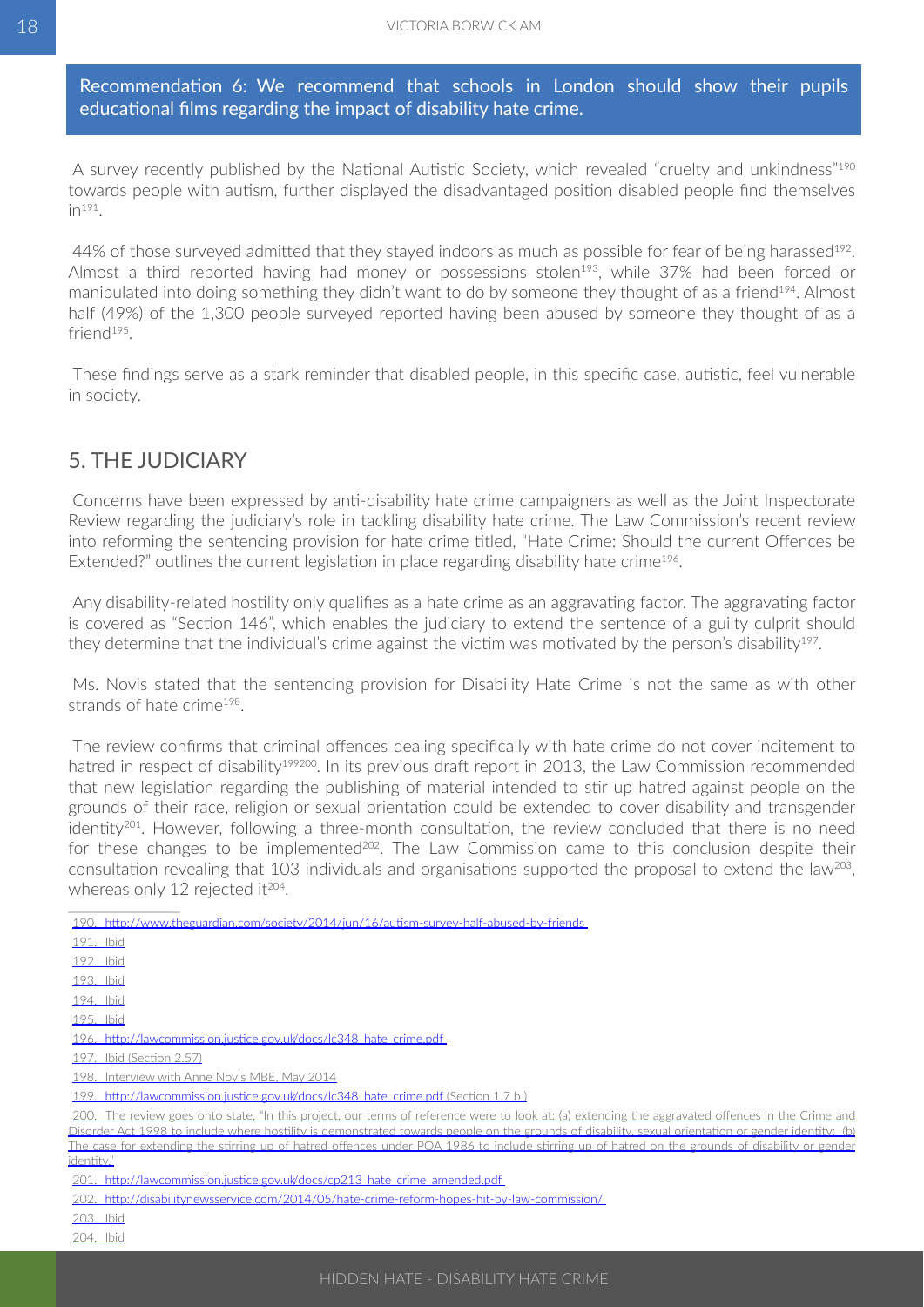<span id="page-20-0"></span>The Law Commission's decision appears to contradict their draft report of 2013. The Commission agreed and stated that extending the stirring up offences would "capture a unique, specific and grave type of wrongdoing not covered by the existing law"<sup>205</sup>. The leader of the Equality and Human Rights Commission's inquiry into disability hate crime, Mike Smith, contested the findings of the Law Commission<sup>206</sup>. Mr. Smith stated that he was "very disappointed and surprised" by the commission's findings<sup>207</sup>. Mr. Smith went onto state that he found the Law Commission's conclusions regarding incitement to disability hate crime legislation to be "perverse" adding that "clearly, disabled people believe it does happen"<sup>208</sup>.

Mr. Smith added that the fact that there is little evidence of incitement of hatred against disabled people can be explained by there not being a framework in place to record or monitor the issue<sup>209</sup>. He added: "If existing laws are good enough, why aren't they being used?"<sup>210</sup> Indeed, the Law Commissions draft report in 2013 admitted that the lack of use of Section 146 sentencing provision has impacted on the high-levels of under-reporting we see today211. Mr. Brookes referred to the current implementation of Section 146 as a "farce" and went onto add that "The judiciary fail disabled people time after time"<sup>212</sup>.

These testimonies appear to be supported by the Joint Inspectorate Review, "Living in a Different World", which reviewed the police and judiciary's response to disability hate crime in England and Wales<sup>213</sup>. The review found that out of 810 cases, which had been flagged as disability hate crimes by the CPS, only seven were concluded with the magistrates or judges increasing the sentence for the convicted under section 146214. Mr. Brookes added that all too often, judges and magistrates seem to be resistant to awareness training on disability hate crime and are generally ignorant of section 146 of the Criminal Justice Act, where tougher sentencing can be imposed if a hate crime motive is established<sup>215</sup>.

Given the large majority of respondents to the Law Commission's initial consultation backing their initial recommendations to extend the current incitement to hatred laws and the negative response to the Law Commission's conclusion from leading anti-disability hate crime practitioners, it would appear that the Law Commission's conclusion has not obtained consensus agreement.

Recommendation 7: We recommend that the Law Commission should reconsider their decision not to include disability in hate crime legislation.

#### 6. THE CROWN PROSECUTION SERVICE

Concerns have been expressed regarding the effectiveness of the CPS in tackling disability hate crime, especially regarding the implementation of Section 146 coupled with the way in which they handle disabled people throughout the process.

This is reflected in the MOPAC consultation report on reducing hate crime in London, which states that:

"The proportion of offenders who receive a custodial sentence for hate crime offences has reduced compared to the other outcomes. The average custodial sentence for hate crime has greatly reduced in the last 10 years. Most offenders convicted in London for hate crime offences are given a fine or community

<sup>205.</sup> http://lawcommission.justice.gov.uk/docs/cp213\_hate\_crime\_amended.pdf

<sup>206.</sup><http://disabilitynewsservice.com/2014/05/hate-crime-reform-hopes-hit-by-law-commission/>

<sup>207.</sup> lbid

<sup>208.</sup> Ibid

<sup>209.</sup> Ibid

<sup>210.</sup> Ibid

<sup>211.</sup> http://lawcommission.justice.gov.uk/docs/cp213\_hate\_crime\_amended.pdf

<sup>212.</sup> Interview with Stephen Brookes MBE, Coordinator of the Disability Hate Crime Network, May 2014

<sup>213.</sup><http://www.hmic.gov.uk/media/a-joint-review-of-disability-hate-crime-living-in-a-different-world-20130321.pdf>

<sup>214.</sup> Ibid

<sup>215.</sup>[http://www.policeoracle.com/news/Training-issues,-and-tackling-disability-hate-crime\\_82370.html](http://www.policeoracle.com/news/Training-issues,-and-tackling-disability-hate-crime_82370.html)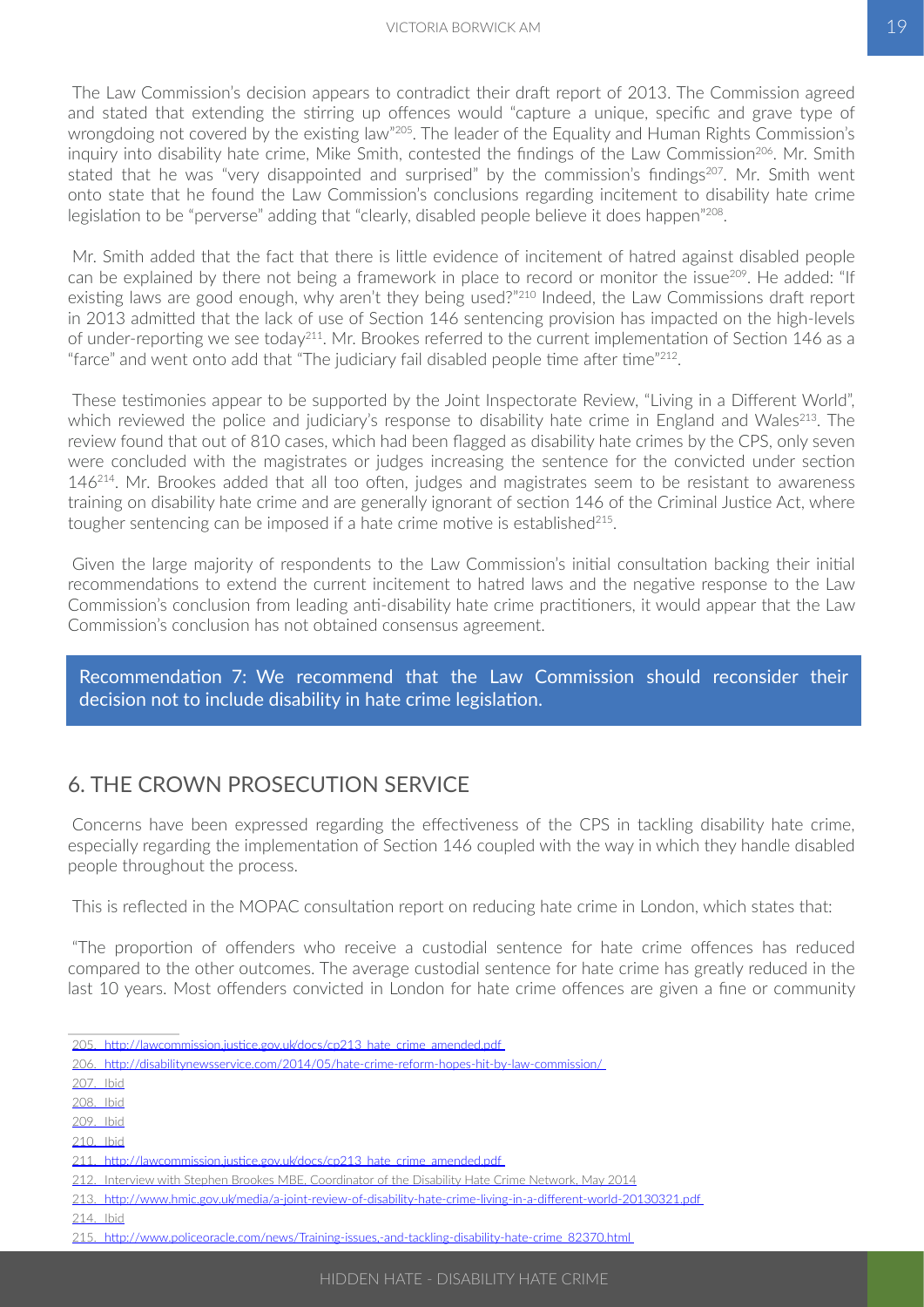The decreasing rate of custodial sentences for hate crime offenders in recent years suggests that, when viewed in light of the continued prevalence of disability hate crime, there may be failures in bringing criminals to justice. Furthermore, Chief Crown Prosecutor, Baljit Ubhey stated at the MOPAC Challenge that the data integrity surrounding cases involving disabled people is "not as good as it could be"<sup>217</sup>. For example, Mr. Ubhey stated that the CPS does not receive reasons for why Crown Court cases are acquitted<sup>218</sup>. Mr. Ubhey went onto state, "I think it is very important that we share our data and tell the public and the community how we are doing, so I think that's very important."219

Therefore, one of the steps which can be immediately taken to improve the CPS' response to disability hate crime is the data they produce on it. In the interest of transparency, information regarding why Crown Court cases, involving disability hate crime, are acquitted should be shared with the Metropolitan Police to better inform both bodies why cases may be failing to result in convictions. The information would help identify any gaps there may be in the court process, which are acting as a barrier to disabled people receiving justice.

#### Recommendation 8: We recommend that the Crown Prosecution Service should publish information on why a disability hate crime case has failed to result in a conviction.

Another aspect of the lack of "data integrity" existing across the CPS, regarding disability hate crime, was raised by Ms. Bashall at the MOPAC Challenge. Ms. Bashall stated that she sits on a local community safety board and noted that she regularly sees reports on homophobic and other strands of hate crime<sup>220</sup>. However, Ms. Bashall stated that they "never see reports on disability hate crime" because it is not required by the Metropolitan Police to produce them by the Mayor or the commissioner<sup>221</sup>. If the Metropolitan Police were to regularly produce statistics on disability hate crime, that level of accountability would place an added onus on Metropolitan Police officers to record hate crimes against disabled people.

#### Recommendation 9: We recommend that the Metropolitan Police should regularly produce statistics on disability hate crime.

Indeed, Ms. Bashall of Stay Safe East bemoaned the general process disabled people have to go through when going to court<sup>222</sup>. Ms. Bashall stated that her clients had met "incredible barriers in terms of just the way in which the criminal justice system totally fails them."<sup>223</sup>

Ms. Bashall cited a case of domestic violence that should have been treated as a disability hate crime<sup>224</sup>. One of the victims was deaf and had a police interpreter provided for them<sup>225</sup>. At this point, Ms. Bashall stated that there is no proper accreditation system in place for police interpreters working with deaf and disabled people regarding disability hate crime<sup>226</sup>.

Ms. Bashall went onto state that "it turned out the interpreter was misinterpreting what the victim was saying. This prejudiced the trial and would not have happened had there been a quality assurance system in

- 217.[https://www.london.gov.uk/sites/default/files/14-02-13%20%20MOPAC%20Challenge%20-%20%20Hate%20Crime%20TRANSCRIPT.pdf](https://www.london.gov.uk/sites/default/files/14-02-13  MOPAC Challenge   Hate Crime TRANSCRIPT.pdf)
- 218. **Ibid** 219. **Ibid**
- 220.*ibid.* 221.    Ibid
- 222.    Ibid
- 223. **Ibid** 224. **Ibid**
- 225.    Ibid
- 226.    Ibid

<sup>216.</sup>[https://www.london.gov.uk/sites/default/files/270626%20Draft%20hate%20crime%20consultation%20paper%20final.pdf](https://www.london.gov.uk/sites/default/files/270626 Draft hate crime consultation paper final.pdf) Page 7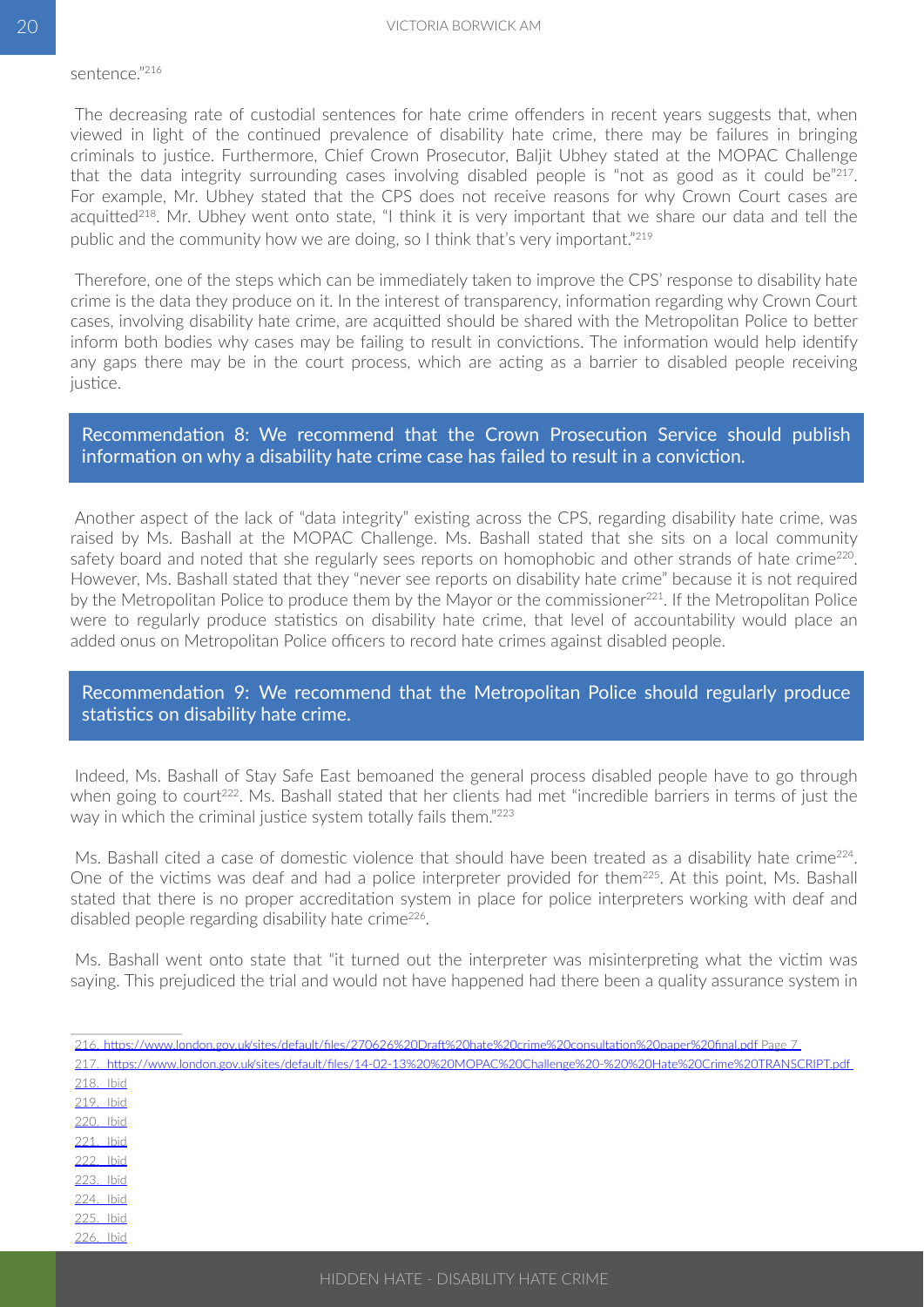#### VICTORIA BORWICK AM 21

<span id="page-22-0"></span>place for British Sign Language (BSL) interpreters used at Achieving Best evidence interviews."227

Ms. Bashall concluded:

"This is about quality assurance. Interpreters should be observed on a regular basis by an assessor, and in my view in hate crime, domestic and sexual violence. Two interpreters should work together as they do in court. Consultation over BSL interpreters should be with specialist agencies such as ourselves and most importantly Deaf Hope who have knowledge of Deaf culture and the needs of the Deaf community"228

If a disabled person with a complex needs cannot express themselves correctly, their version of events cannot be heard and therefore incorrectly interpreted. With the wrong information being fed to the jury's and judges, the chances of reaching a just and favourable outcome for the victim is dramatically reduced. It is vital that disabled and deaf people are able to fully illustrate what has happened to them.

Recommendation 10: We recommend that an accreditation system be put in place for Metropolitan Police interpreters regarding disabled and deaf people.

When Ms. Bashall raised this suggestion, it was encouraging to see that Mr. Ubhey stated, "I would certainly welcome that. I completely agree with what you're saying, that we need to learn from those experiences and understand that and I'm very open to exploring those opportunities."<sup>229</sup>

Indeed, the Joint Inspectorate Review in 2013 was critical of the CPS and its handling of disability hate crime230. It stated that prosecutors were often not clear in identifying and analysing disability hate crime offences and sometimes failed to obtain enough evidence from the police to help increase the likelihood of a prosecution<sup>231</sup>. Crown Prosecution Service Chief Inspector, Michael Fuller commented, "This report finds that in many ways disability hate crime is the hate crime that has been overlooked. The criminal justice system must therefore change to provide an improved service for those with disabilities."<sup>232</sup>

At the MOPAC Challenge, Mr. Ubhey suggested the possibility of the Crown Prosecution Service having a specialist team of prosecutors to prosecute cases around hate crime, including hate crimes against disabled people:

"All our prosecutors have to do mandatory e-learning on hate crime and the support that we can provide to victims but I do think that there may be some scope for looking at specialisms on the crown court side."233

We commend this statement. Organisations such as Stay Safe East and Full of Life could help to provide the level of specialist training needed to ensure that a disabled person receives the best level of support during their case. This measure would help boost the confidence of disabled people to report crimes and therefore increase their willingness to go through the judicial process.

#### 7. THIRD PARTY REPORTING CENTRES

Throughout our research, we found that when used correctly, third party reporting centres can become an effective tool in increasing reports of disability hate crime. Third party reporting centres can be community centres where people can go to report a hate crime<sup>234</sup>. These centres provide a facility for disabled people to report crimes committed against them. Trained volunteers from disabled people's organisations assist the

228.    Ibid

234.<http://crimeandjustice.co.uk/2014/07/14/police-in-cumbria-launch-hate-incident-reporting-centres/>

<sup>227.</sup> Interview with Ruth Bashall, Director of Stay Safe East, August 2014

<sup>229.</sup>[https://www.london.gov.uk/sites/default/files/14-02-13%20%20MOPAC%20Challenge%20-%20%20Hate%20Crime%20TRANSCRIPT.pdf](https://www.london.gov.uk/sites/default/files/14-02-13  MOPAC Challenge -  Hate Crime TRANSCRIPT.pdf)

<sup>230.</sup><http://www.hmic.gov.uk/media/a-joint-review-of-disability-hate-crime-living-in-a-different-world-20130321.pdf>

<sup>231.</sup> **Ibid** 

<sup>232.</sup> **Ibid** 

<sup>233.</sup>[https://www.london.gov.uk/sites/default/files/14-02-13%20%20MOPAC%20Challenge%20-%20%20Hate%20Crime%20TRANSCRIPT.pdf](https://www.london.gov.uk/sites/default/files/14-02-13  MOPAC Challenge -  Hate Crime TRANSCRIPT.pdf)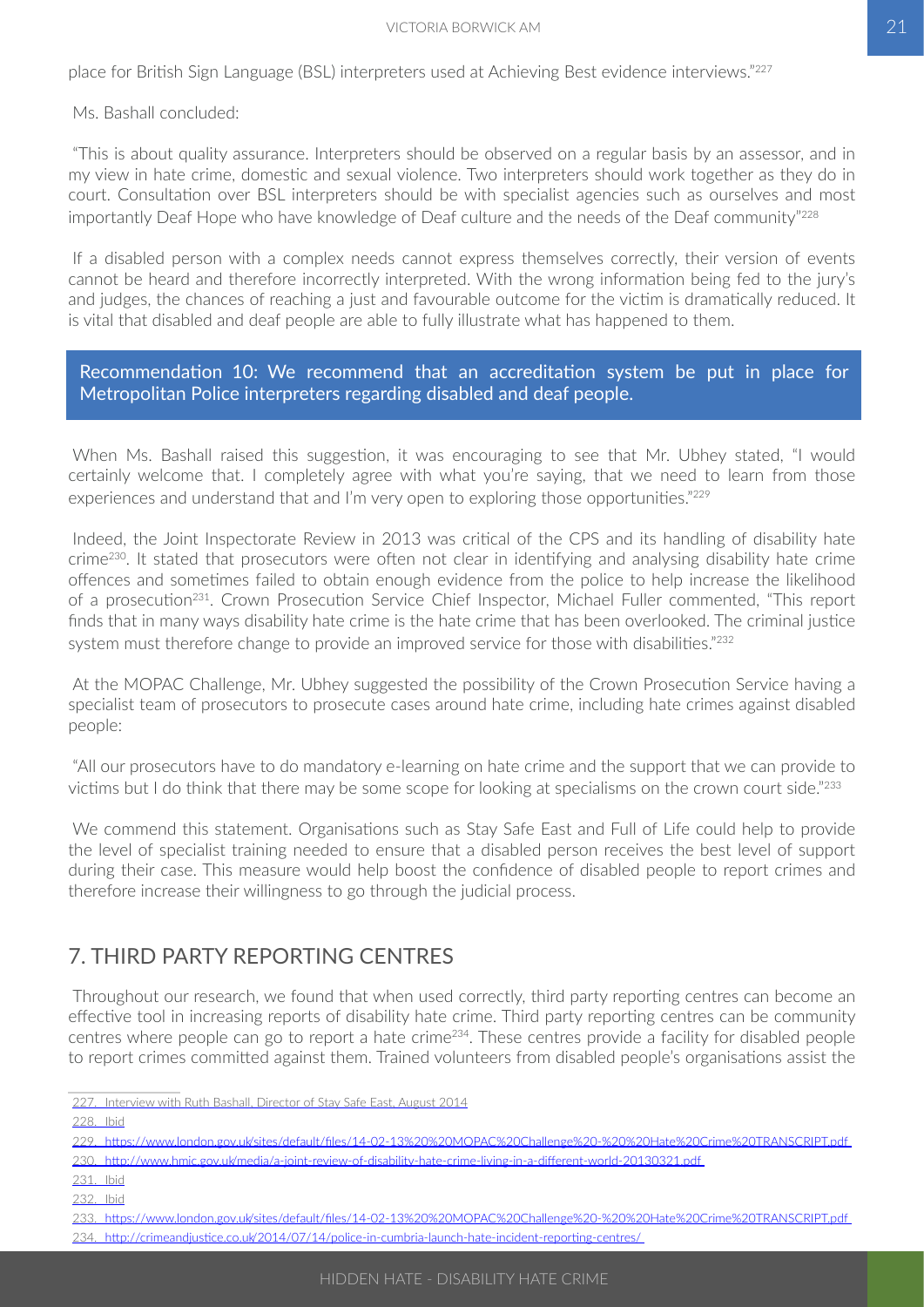complainant in filling in the report relating to the alleged crime<sup>235</sup>. The information is then forwarded onto a "Hate Crime Incident Manager" (HCIM) who are Detective Sergeants trained to deal with taking hate crime reports236.

At the recent MOPAC Challenge, Paul Dowling from Stay Safe East stated that third party reporting centres are currently "not working" in London<sup>237</sup>. This is because the third party reporting centres are currently not "building the necessary partnerships"238 between the Metropolitan Police, the CPS, local authorities and disabled groups necessary to make them effective<sup>239</sup>.

Mr. Dowling said that regarding the issue of under-reporting, we have "moved backwards in dealing with disability hate crime"240 and said that Stay Safe East's experience in Waltham Forest demonstrated that when a report was submitted to the Metropolitan Police through a third party reporting centre, it was often not actioned241.

Ms. Bashall referred to the lack of third party reporting centres currently operating in London, stating that Stay Safe East works in the boroughs of Redbridge and Newham and have found that the number of third party reporting centres have decreased to "very low numbers"<sup>242</sup>.

These and other statements regarding the lack of third party centres across London boroughs are cause for concern. Indeed, Mr. Brookes strongly endorses the use of third party reporting Centres. In Lancashire, the use of third party reporting centres as part of a wider hate crime strategy involving the police, the judiciary, disabled groups and the local authorities reportedly led to an increase in disability hate crime reports of more than 100%243.

Mr. Brookes added: "Where there's a multi-agency approach, it's working well. Where people are slow to respond it's not working and part of the problem is that disabled people's organisations are slow in picking up on what is needed.<sup>244</sup> The key thing is to increase third party reporting. It's peer to peer reporting where disabled people are trained as volunteers within disability organisations to take reports on hate crime."<sup>245</sup>

"Across Lancashire we are setting up third party reporting centres in disability organisations, training the disabled volunteers because then you get disabled people talking to disabled people, the reports work and the police are working with that so you get an increase in confidence and reports are taken seriously."<sup>246</sup>

Recommendation 11: We recommend that the Metropolitan Police, in conjunction with London's boroughs, should ensure that disabled people have a third party reporting centre available to them, providing an accessible means of reporting a hate crime committed against them.

The Metropolitan Police should be working with the relevant local authorities to ascertain which facility in the borough would be most suitable to host a third party reporting centre.

The lack of accessible third party reporting centres available for disabled people further highlights the general difficulty they find in reporting a crime against them to the Metropolitan Police. Without an accessible third party reporting centre, certain people with complex disabilities find reporting crimes against

236. **Ibid** 

<sup>235.</sup> Ibid

<sup>237.</sup>[https://www.london.gov.uk/sites/default/files/14-02-13%20%20MOPAC%20Challenge%20-%20%20Hate%20Crime%20TRANSCRIPT.pdf](https://www.london.gov.uk/sites/default/files/14-02-13  MOPAC Challenge -  Hate Crime TRANSCRIPT.pdf) 238.    Ibid

<sup>239.</sup> Ibid

<sup>240.</sup> **Ibid** 

<sup>241.</sup> Ibid

<sup>242</sup> Interview with Ruth Bashall, Director of Stay Safe East, August 2014

<sup>243.</sup>[http://www.policeoracle.com/news/Training-issues,-and-tackling-disability-hate-crime\\_82370.html](http://www.policeoracle.com/news/Training-issues,-and-tackling-disability-hate-crime_82370.html)

<sup>244.</sup> **Ibid** 

<sup>245.</sup> *bid* 

<sup>246.</sup> Ibid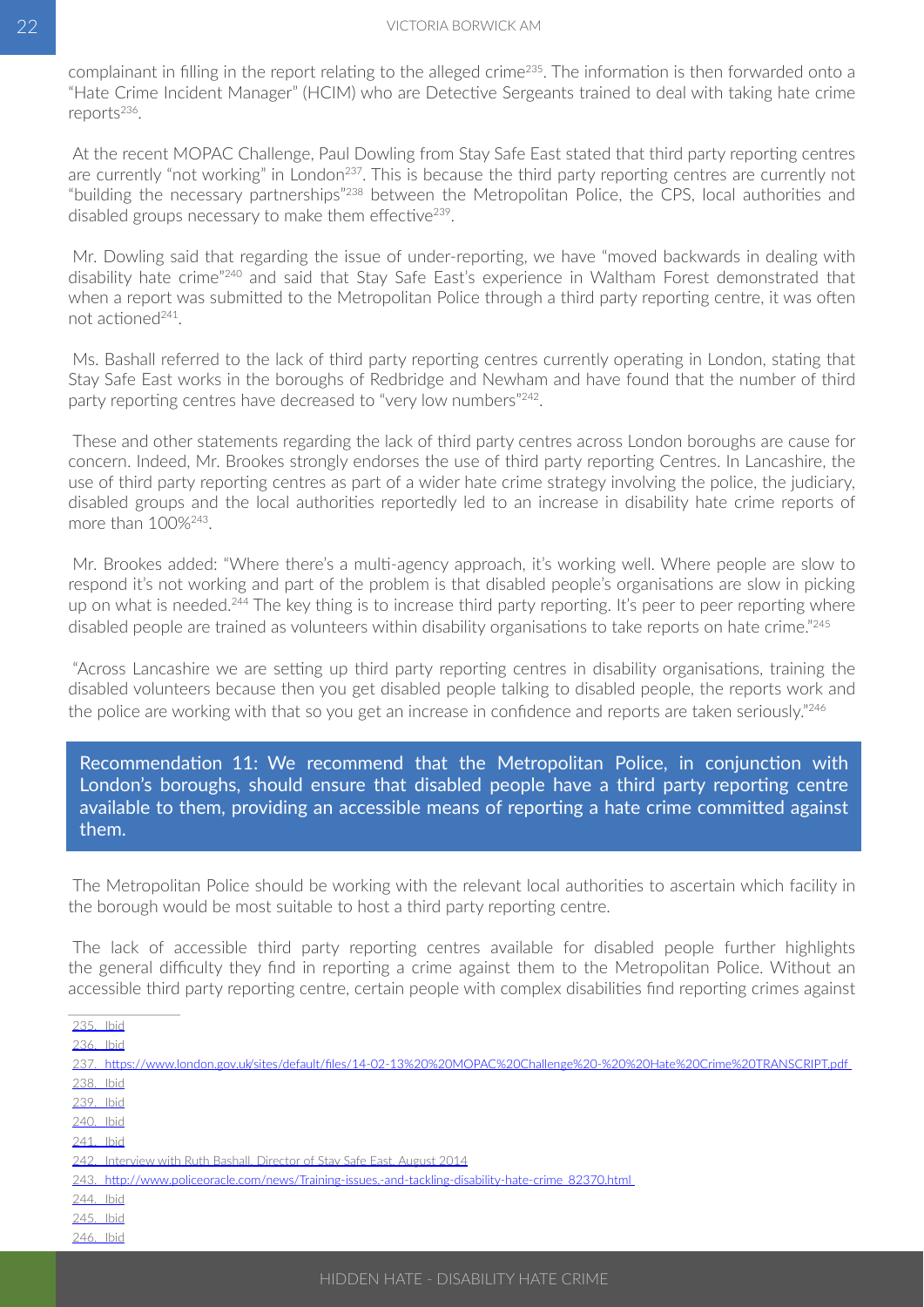them to the police via conventional means challenging.

For example, at the MOPAC Challenge, Ms. Bashall gave an example of a woman with mental health problems who wanted to report an incident of domestic violence<sup>247</sup>. Ms. Bashall stated that the woman texted Stay Safe East because she could not find a number for a texting service<sup>248</sup>. Ms. Bashall noted that the Metropolitan Police Service 101 phone number does have a texting service. However, in order to the able to use it, the individual would have to register and "many Deaf and disabled people who might want to use are not aware of it"249. Ms. Bashall also stated that finding the texting service on the Metropolitan Police's website is difficult to do as it "gets lost somewhere in the bushes"<sup>250</sup>.

Recommendation 12: We recommend that the Metropolitan Police should publicise its non-voice numbers to cater for disabled people who may wish to use the service to report a crime against them.

It is vital to make the means of reporting a crime against an individual as easy as possible and this simple measure would improve disabled people's level of accessibility in reporting crimes against them, thus increasing confidence in the Metropolitan Police's service.

Mr. Dowling highlighted the need for a proactive approach from the Metropolitan Police by stating that reporting sites "usually spring up after a very nasty incident has occurred"251. This relates to the aforementioned point that disability hate crime often begins as "low-level" hate crimes that can often escalate into more serious incidents.

However, Mr. Dowling stated that, recently, the borough commander in Waltham Forest has "shown leadership" in increasing engagement between the Metropolitan Police, disability groups and the local authority:

"There is an analysis beginning from the borough commander and stay safe east, looking at what approaches are working and an attempt to fill in the gaps."<sup>252</sup>

Promisingly, when we spoke to Ms. Bashall, she noted that thanks to the MOPAC Challenge meeting, Waltham Forest police have initiated a weekly process of reviewing all crimes involving disabled victims in order to identify any that might be hate crimes, and referring them on for investigation to the appropriate team<sup>253</sup>. Ms. Bashall added that the results of this process will be reviewed in a few months<sup>254</sup>.

Indeed, Metropolitan Police lead on hate crime, Commander Mak Chishty stated that there is good practice currently taking place in Enfield and that they expect to see an increase in reports of disability hate crime<sup>255</sup>. Paul Dowling stated that the reason there is good practice in Enfield is because they "still have the hate crime forum", which meets every month. Ms. Bashall said that, "Most others got rid of them"256.

Incidentally, the "Care Act" of this year will make safeguarding adult boards a statutory requirement across the country257. The Care Act will come into effect in 2015258. All of the boards will discuss hate crime. This comes after the Law Commission's review into adult social care recommended making safeguarding adult

247.[https://www.london.gov.uk/sites/default/files/14-02-13%20%20MOPAC%20Challenge%20-%20%20Hate%20Crime%20TRANSCRIPT.pdf](https://www.london.gov.uk/sites/default/files/14-02-13  MOPAC Challenge -  Hate Crime TRANSCRIPT.pdf) 248. **Ibid** 249.    Ibid 250.    Ibid 251.    Ibid 252. **Ibid** 253. Interview with Ruth Bashall, Director of Stay Safe East, August 2014

254.    Ibid

<sup>255.</sup>[https://www.london.gov.uk/sites/default/files/14-02-13%20%20MOPAC%20Challenge%20-%20%20Hate%20Crime%20TRANSCRIPT.pdf](https://www.london.gov.uk/sites/default/files/14-02-13  MOPAC Challenge -  Hate Crime TRANSCRIPT.pdf) 256.    Ibid

<sup>257.</sup><http://www.communitycare.co.uk/2014/03/03/care-act-2014-will-mean-safeguarding-legal-view/>

<sup>258.</sup><https://www.gov.uk/government/consultations/updating-our-care-and-support-system-draft-regulations-and-guidance>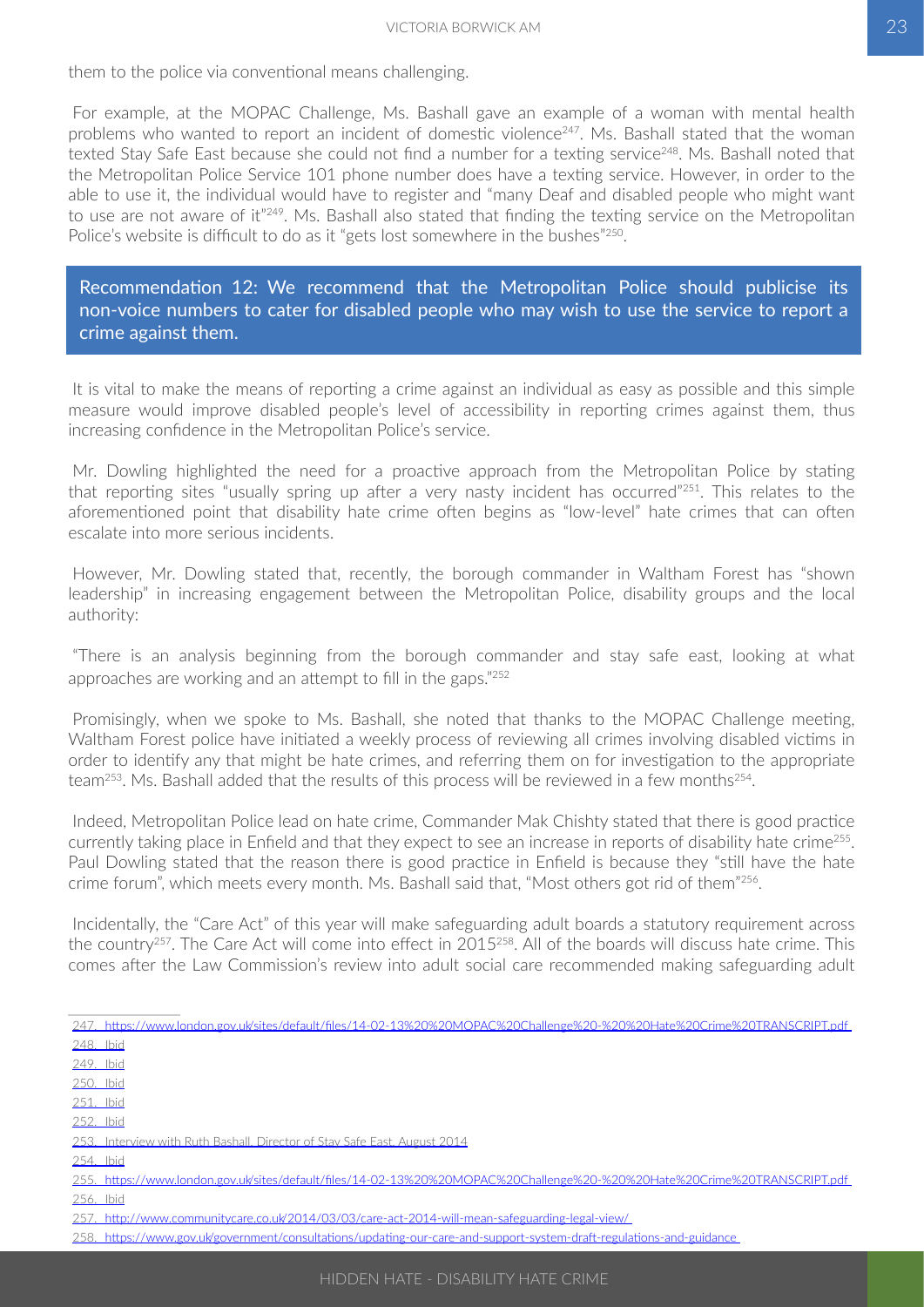<span id="page-25-0"></span>boards statutory259. All of the relevant agencies involved in tackling disability hate crime should be taking advantage of this.

Recommendation 13: We recommend that there should be an ongoing item focusing on disability hate crime at every safeguarding adult board meeting.

In order to make these meetings effective, there should be representation on the boards from the Metropolitan Police and the meetings should be chaired by an independent body in the interest of transparency.

The facility to accommodate this recommendation is going to become a statutory requirement and, therefore, the relevant agencies should be taking full advantage of this legislation to ensure that the Metropolitan Police, CPS and borough safeguarding teams are held to account. These boards would also provide a clear opportunity for multi-agency engagement to take place. This is crucial in identifying the gaps in the approaches of the relevant agencies in protecting disabled people.

These testimonies demonstrate that a multi-agency approach is needed to increase reports of disability hate crime in London. It is up to the Metropolitan Police to work with relevant organisations, along with local authorities to ensure that third party reporting centres work effectively.

#### **CONCLUSION**

Our survey, along with numerous testimonies, demonstrate that disabled people often encounter abuse but that the response to that abuse, from the relevant agencies, is not as effective as it could be. This inadequate response leads to the under reporting of disability hate crime, as disabled people believe that if they submit a report to the Metropolitan Police, it will not be taken seriously. Furthermore, too often, disabled people believe that the mistreatment they receive is normal. Hence, disabled people, along with their parents and paid carers, do not recognise and so report hate crime when it occurs.

The best way to increase reports of disability hate crime is to adopt a multi-agency approach geared to tackle the problem. This means, first, engaging with disability organisations to improve the Metropolitan Police's interaction with disabled people. The police also need to improve accessibility to report disabled hate crime. Meanwhile the judiciary need to better meet disabled people's needs when going through the court process. Tackling disability hate crime needs to begin at the earliest possible stage, with schools in London needing to take a proactive approach in educating their pupils on disability and specifically disability hate crime. MOPAC has taken an important step in improving the response of the Metropolitan Police to hate crime by launching a consultation. Our submission is geared to improve the approach of the relevant agencies in specifically tackling disability hate crime.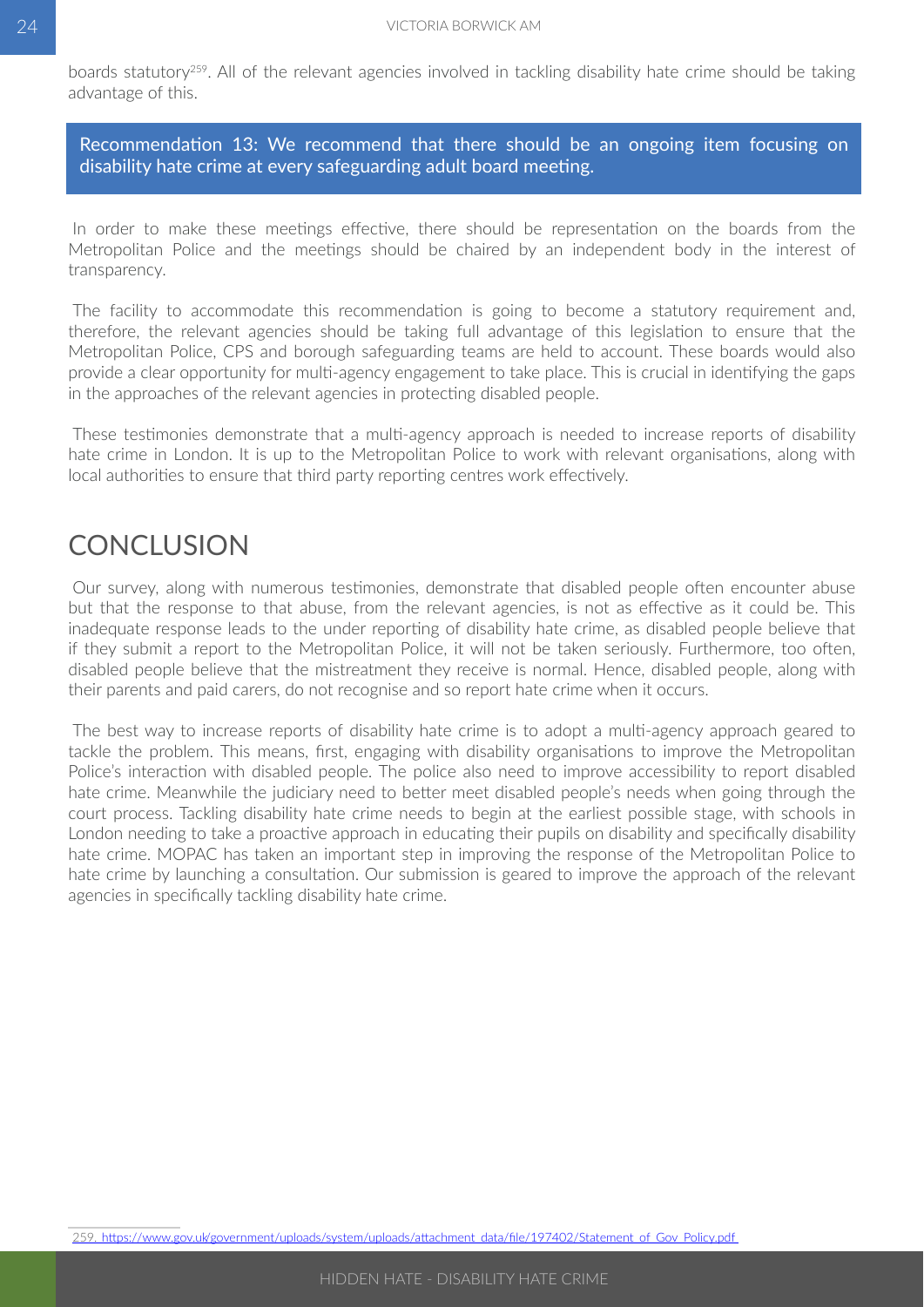## <span id="page-26-0"></span>RECOMMENDATIONS:

- 1. Metropolitan Police should investigate the cost of adopting the "Pegasus system" to enable them to immediately identify disabled people.
- 2. We recommend that the Metropolitan Police should adopt the proposal of internally and externally advertising the importance and impact of hate crime on victims.
- 3. We recommend that Metropolitan Police officers should establish whether a person submitting their report is disabled and, if they are, should consider whether that victim's disability may have been a factor in why they were targeted.
- 4. We recommend that it should be mandatory for the Metropolitan Police to initially regard a crime against a disabled person as a potential hate crime.
- 5. We recommend that the Metropolitan Police should examine options for seeking guidance on disability issues from disability organisations.
- 6. We recommend that schools in London should show their pupils educational films regarding the impact of disability hate crime.
- 7. We recommend that the Law Commission should reconsider their decision not to include disability in hate crime legislation.
- 8. We recommend that the Crown Prosecution Service should publish information on why a disability hate crime case has failed to result in a conviction.
- 9. We recommend that the Metropolitan Police should regularly produce statistics on disability hate crime.
- 10. We recommend that an accreditation system be put in place for Metropolitan Police interpreters regarding disabled and deaf people.
- 11. We recommend that the Metropolitan Police, in conjunction with London's boroughs, should ensure that disabled people have a third-party reporting centre available to them, providing an accessible means of reporting a hate crime committed against them.
- 12. We recommend that the Metropolitan Police should publicise its non-voice numbers to cater for disabled people who may wish to use the service to report a crime against them.
- 13. We recommend that there should be an ongoing item focusing on disability hate crime at every safeguarding adult board meeting.